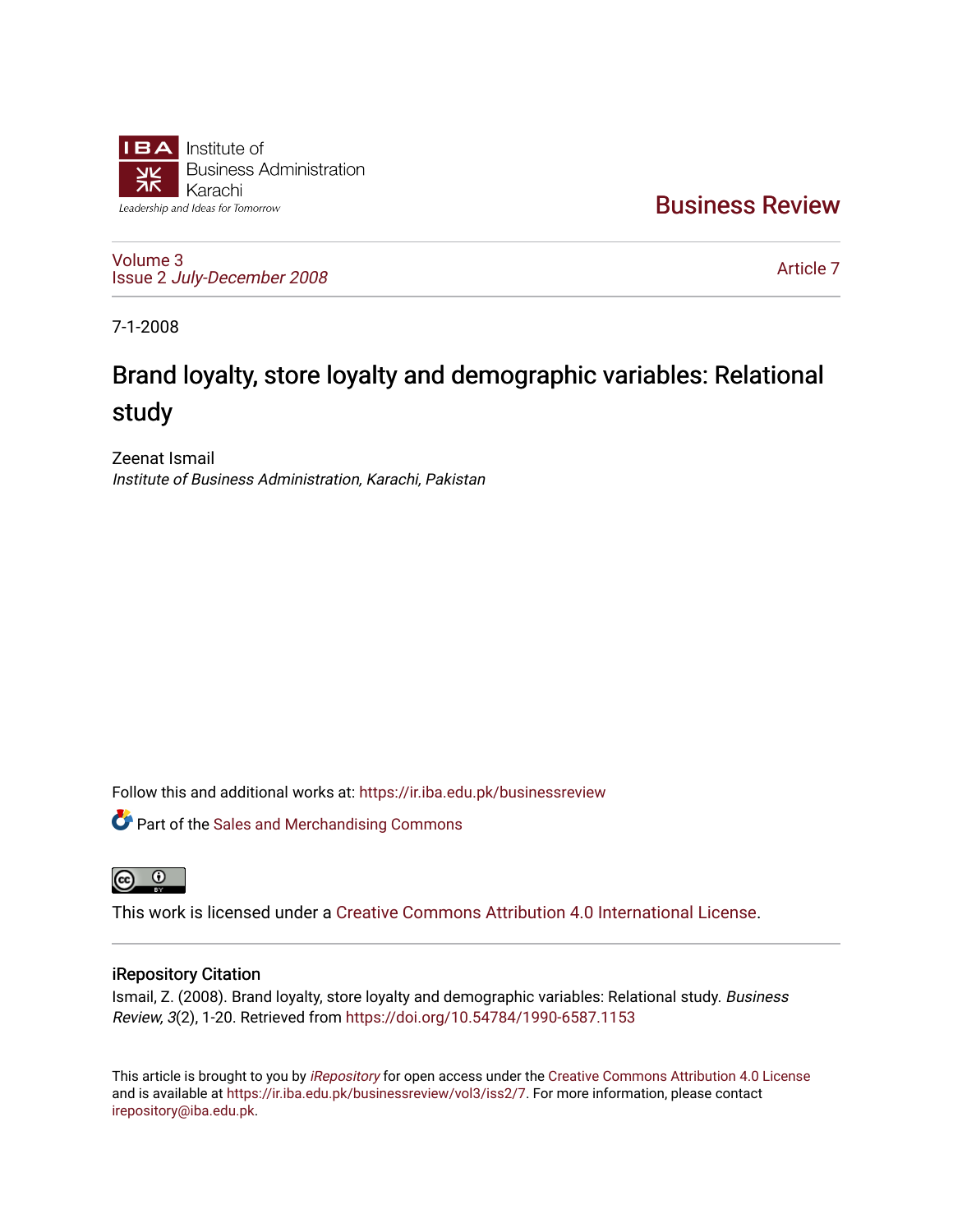# **ARTICLE**

# **Brand Loyalty, Store Loyalty and Demographic Variables: A Relational Study**

**Zeenat Ismail**  Institute of Business Administration, Karachi, Pakistan

#### **ABSTRACT**

The purpose of the study is to see the relationship of brand loyalty and store loyalty with respect to demographic variables of education and socioeconomic  $\blacksquare$  loyalty with respect to demographic variables of education and socioeconomic status. After reviewing the literature it was hypothesized that (1) Consumers with lower education would be more loyal to stores than consumers with moderate and higher education. (2) Consumers with higher education would be more loyal to brands than consumers with lower and moderate education. (3) Consumers having lower socioeconomic status would be more store loyal than consumers of higher and middle socioeconomic class. (4) Consumers having higher socioeconomic status would be more brand loyal than consumers of lower and middle socioeconomic status. The participants included 96 married couples with age ranging between 25-50 years, having completed at least matriculation and belonging to lower, middle & higher income classes. Questionnaires of Brand loyalty (Elena Delgado-Ballester, 2000) and Store loyalty (Pearson, 1996; Schijns and Schroder, 1996; Seines, 1993; and Sirohi et al, 1998) were selected. The participants were asked to respond while considering only those brands and stores which they mostly select for their apparel shopping. After applying ANOVA and t-test, the results were consistent regarding education levels & socioeconomic status with respect to brand loyalty and store loyalty. The findings also indicate specific trends related to brand and store loyalty, which were discussed and elaborated by descriptive statistics.

**Keywords**: Brand Loyalty, Store Loyalty and Demographic Variables.

#### **INTRODUCTION**

During the last few years, there has been an increased interest in loyalty. In addition to several papers, special issues of major journals such as International Journal of Research in Marketing (1997) and Journal of the Academy of Marketing Science (2000) have been devoted to the issue of loyalty. Loyalty is a multi-faceted concept. It is "spoken about as a behavioral measure and as an attitude". Loyalty is "something which consumers and customers exhibit towards brands, products, services, stores and activities" (Uncles & Laurent, 1997, p399). Dick and Basu (1994, p99) define loyalty as "the strength of the relationship between an individual's relative attitude and repeat patronage." Besides repeat purchases that cause an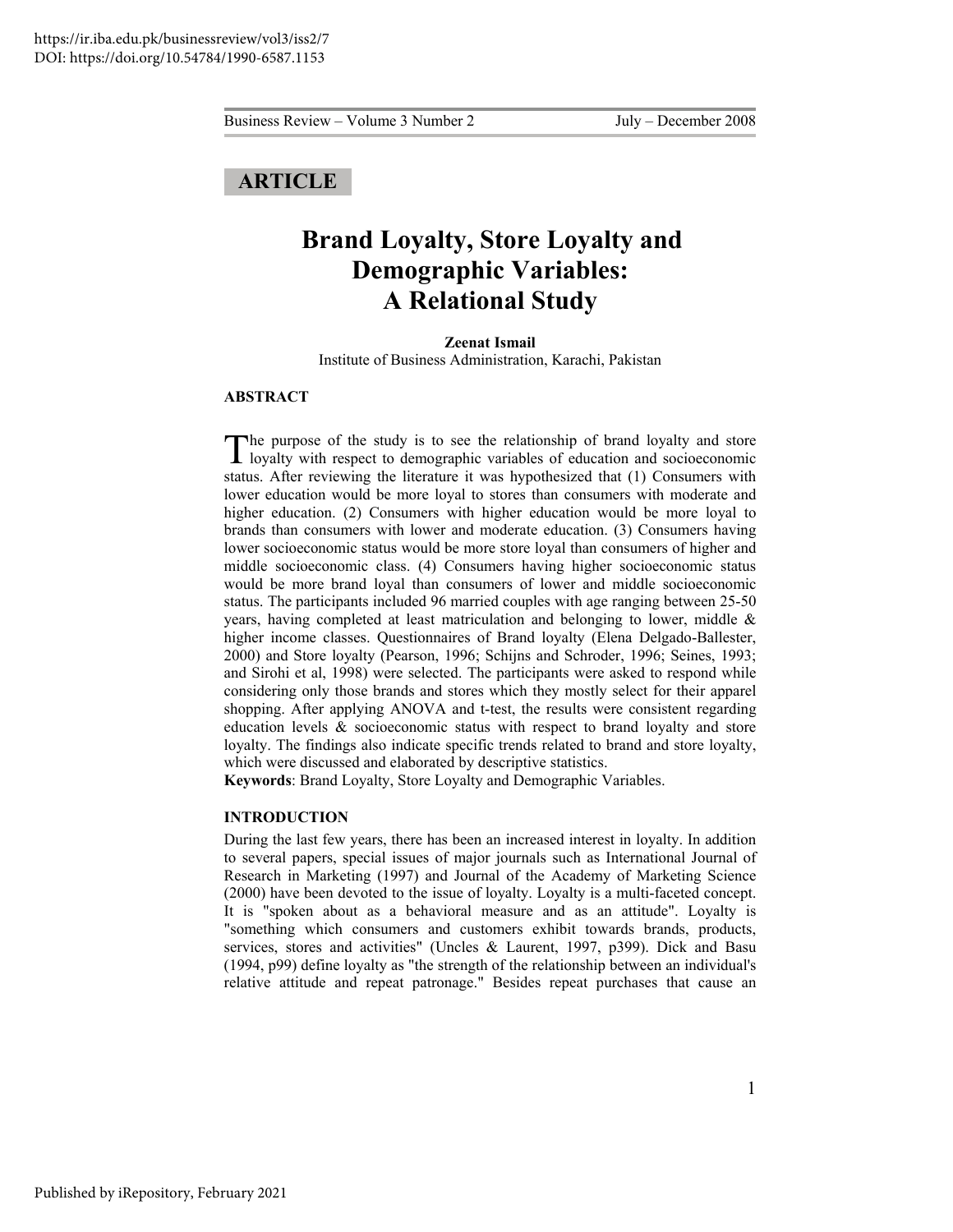increase in the number of products or services bought, loyalty is also related to an enhanced resistance to competitive messages, lower selling costs, a decrease in price sensitivity, and an increase in favorable word-of-mouth (Dick & Basu, 1994; Zeithaml, 2000). Loyalty helps guarantee the future earnings of an organization (Sharp & Sharp, 1997). For example, every £1 that British Airways invested in customer retention resulted in a return of £2 (Weiser, 1995). Indeed, research has shown that retaining customers is a more profitable strategy than increasing market share or decreasing costs (Zeithaml, 2000). Overall, loyalty depends on meeting the needs of the customer better than the competitors (Oliver, 1999; Reynolds & Beatty, 1999). The level of loyalty that can be achieved is dependent, among other things, on the characteristics of target consumers (Sharp & Sharp, 1997). Store loyalty, for example, is related to the degree to which self-image and store-image coincide (Sirgy & Samli, 1985). Despite the dual nature of loyalty as both behavioral and attitudinal, loyalty is commonly assessed by behavioral measures such as repeat patronage, rather than attitudinal measures or a combination of both (Olsen, 2002).

Customer loyalty is of great value to an organization because loyal customers are much cheaper to serve and their support easier to maintain (Seybold, 2001). As mentioned by Park and Kim, Rosenberg and Czepiel "reported that it costs six times more to attract a new consumer than to retain an existing consumer" (Park & Kim, 2000).

The majority of the early studies of consumer loyalty looked only at the behavioral dimension, "loyalty to a product or service was simply viewed as the consistent purchase of one brand over time" (Backman & Crompton, 1991). According to Pritchard et al. (1992), Jacoby and Chestnut investigated these behavioral approaches and divided them into the following four groups purchasing sequence of a particular brand such as George N. Brown (Prichard, Howard, & Havitz, 1992). The second group defined loyalty on the basis of "the proportion of purchase devoted to a given brand." For example, Cunningham (1961) used the proportion of purchase to index consumers' loyalty. The third group applied probability models to analyze purchasing behavior of consumers. Ronald E. Frank (1962) used "a simple chance model" to investigate repeat purchase probabilities. The fourth group defined loyalty by integrating several behavioral variables (Prichard, Howard, & Havitz, 1992). Burford, Enis and Paul (1971) put forward an index that combined three measures of behavioral loyalty: "percent of budget, allocated to the store or brand, amount to switching, and number of alternatives."

Day (1969) and Jacoby (1971) first proposed that the concept of loyalty should include both behavioral and attitudinal facets. They developed a consensus that loyalty is a "two dimensional construct…to measure loyalty necessitates assessing both affective attachments to an activity as well as measuring behavioral use of the activity" (Backman, 1991, p. 335).

2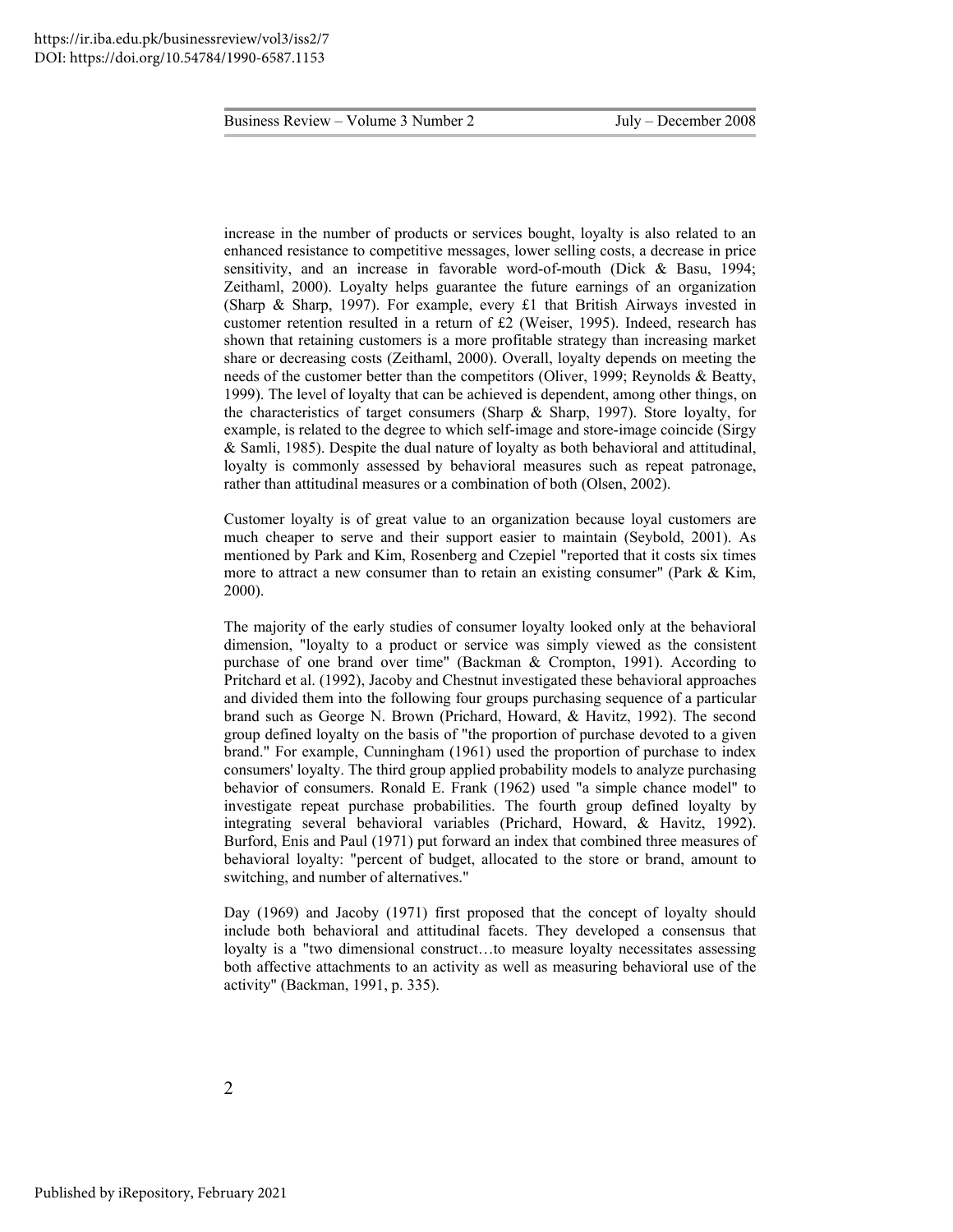Previous research has generally revealed weak associations between store loyalty and demographic measures. In the United States, Farley (1968), who used the same data as Cunningham (1961), found no associations, but low income appeared as a correlate in studies by Carman (1970) and Enis and Paul (1970) and (in Britain) by Dunn and Wrigley (1984). However, a recent study by McGoldrick and Andre (1997) found that loyal shoppers tended to have larger incomes. School-age children in the household were positively associated with store loyalty in Carman's study, and Mason (1991) found that household size and number of children were also positively associated. Loyalty was higher when the housewife worked in the studies by Mason (1991) and East, Harris, Willson and Hammond (1995) but not according to Dunn and Wrigley (1984). Mason (1991) and East et al (1995) also found that under-45 year old shoppers were more loyal. The 65+ age group was the least loyal according to Mason (1996). These findings have elements that could be consistent with all three theories of loyalty and further research is required to help find any explanation. For example, evidence that store loyalty is associated with high income and the use of a car would support the discretionary view of store loyalty and would conflict with the idea that store loyalty is based on lack of resources. Further, Carman's negative lifestyle view of loyalty would not be supported by evidence that those who enjoy shopping are as store loyal as those who do not. Evidence that those with larger households and full-time jobs are more loyal would support the idea that store loyalty is more common among those with greater obligations. Cunningham (1961) found that store loyalty was weakly associated with brand loyalty and other studies have supported this, for example Carman (1970); Rao (1969); East, Harris, Willson and Lomax (1997); and East, Harris, Willson and Hammond (1995). Carman (1970) suggested that the relationship between brand and store loyalty arose from an aversion to exploratory shopping, whether store or brand. Moreover, a restricted store patronage reduced the number of brands available to the shopper who cannot, therefore, diversify brand purchase so much. Another explanation for the association is that it results from a preference among some customers for retailer brands, which attract such customers to both store and brand. However, Rao (1969) found a correlation between store and brand loyalty after removing the effect of retailer brands. Uncles and Ellis (1989) and East, Harris, Willson and Hammond (1995) also found that little association could be attributed to retailer brand loyalty.

The work of Lowenstein (1997) further defined the concept of commitment into the relational paradigm, through the identification of what he termed 'commitmentbased' companies. These are firms that adopt a proactive approach to creating customer value and managing loyalty through specific identification of strategies to build commitment through constantly anticipating and responding to latent customer needs. This is consistent with Aaker's (1991) seminal work on branding, which asserts that customers who exhibit the highest level of commitment to the brand will also demonstrate high levels of loyalty.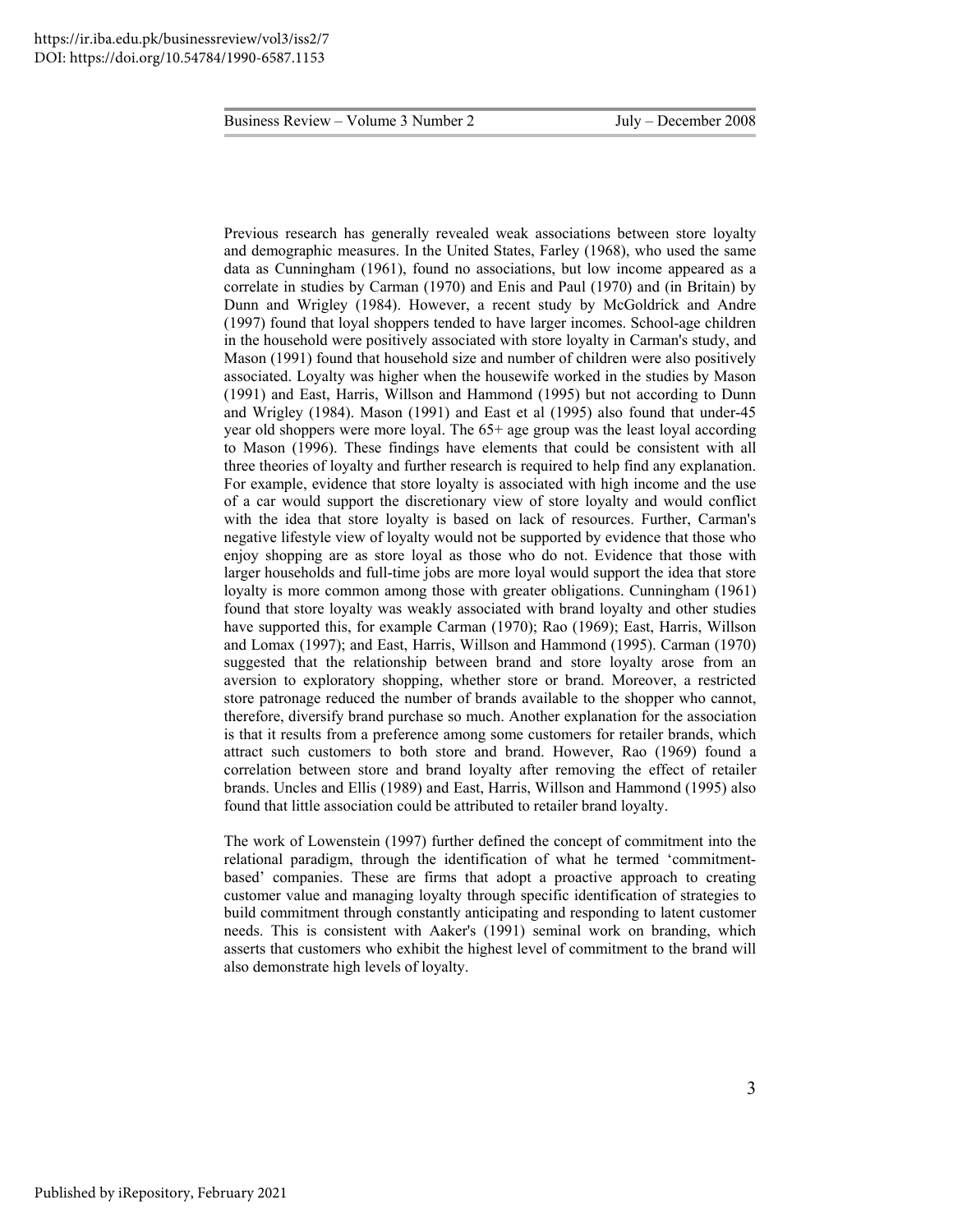Central to the success of relationship marketing, is trust of the buyer in the supplier (Mohr & Nevin, 1990). Trust can be defined as "the belief that a party's word or promise is reliable and that a party will fulfill his/her obligation in an exchange relationship" (Schurr & Ozanne, 1985). However, surprisingly, "although marketing researchers have discussed the importance of trust in exchange relationships, few have included trust in empirical efforts" (Simpson & Mayo, 1997). Empirical evidence, which does exist, suggests trust to be a key mediating variable in the success of relationship marketing (Morgan & Hunt, 1994). These authors argue that trust is enhanced by shared values between buyers and suppliers, communication between the two parties, and a lack of opportunistic behavior, which form the basis of relationship marketing. Put more simply, trust is "a fundamental outcome of business-to-consumer relationship marketing" (Gruen, 1995). However, relationship marketing implementation in itself is unlikely to be successful if customers are not aware of it. In other words, it is likely that as customers *perceive* the stores to be more *active* in implementing relationship marketing, they will develop trust in the store. Considering that customer perceptions of stores' relationship marketing efforts are a better measure of the success of those efforts than whether implementation of relationship marketing has actually occurred or not (see earlier discussion), one would expect those customer perceptions to be related to customer trust in the store.

 Within the classic relationship marketing theory advanced by Morgan and Hunt (1994), a second key mediating variable warrants examination, namely the commitment that a buyer feels towards the relationship s/he has with the seller. Commitment is the extent to which a partner is willing to maintain a valued relationship (Moorman et aI., 1992) and similarly, trust is "critical to the study and management of relationship marketing" (Morgan & Hunt, 1991). Trust is seen as a key determinant to relationship commitment (e.g., Morgan & Hunt, 1994; Gruen, 1995; Geyskens et al., 1996). Morgan and Hunt (1994) state that "trust is so important to relational exchange because relationships characterized by trust are so highly valued that parties will desire to commit themselves to such relationships".

Store loyalty has most commonly been measured using either the proportion of purchase or purchase intention (Macintosh & Lockshin, 1997). However, loyalty measures are not universal. On the contrary, they tend to be market and situationspecific. In general, behavioural measures are most appropriate for products or services with stable markets, whereas attitudinal measures are more appropriate in unstable markets.

According to Charlton (1973), store loyalty is essentially negative and is the outcome of limited resources. Those who lack money, time and transport, or whose environment lacks choice (Tate, 1961) are forced to use one store most of the time and are therefore, obliged to be loyal. A second approach (Carman, 1970) is also negative but emphasizes a lifestyle with commitments outside the home including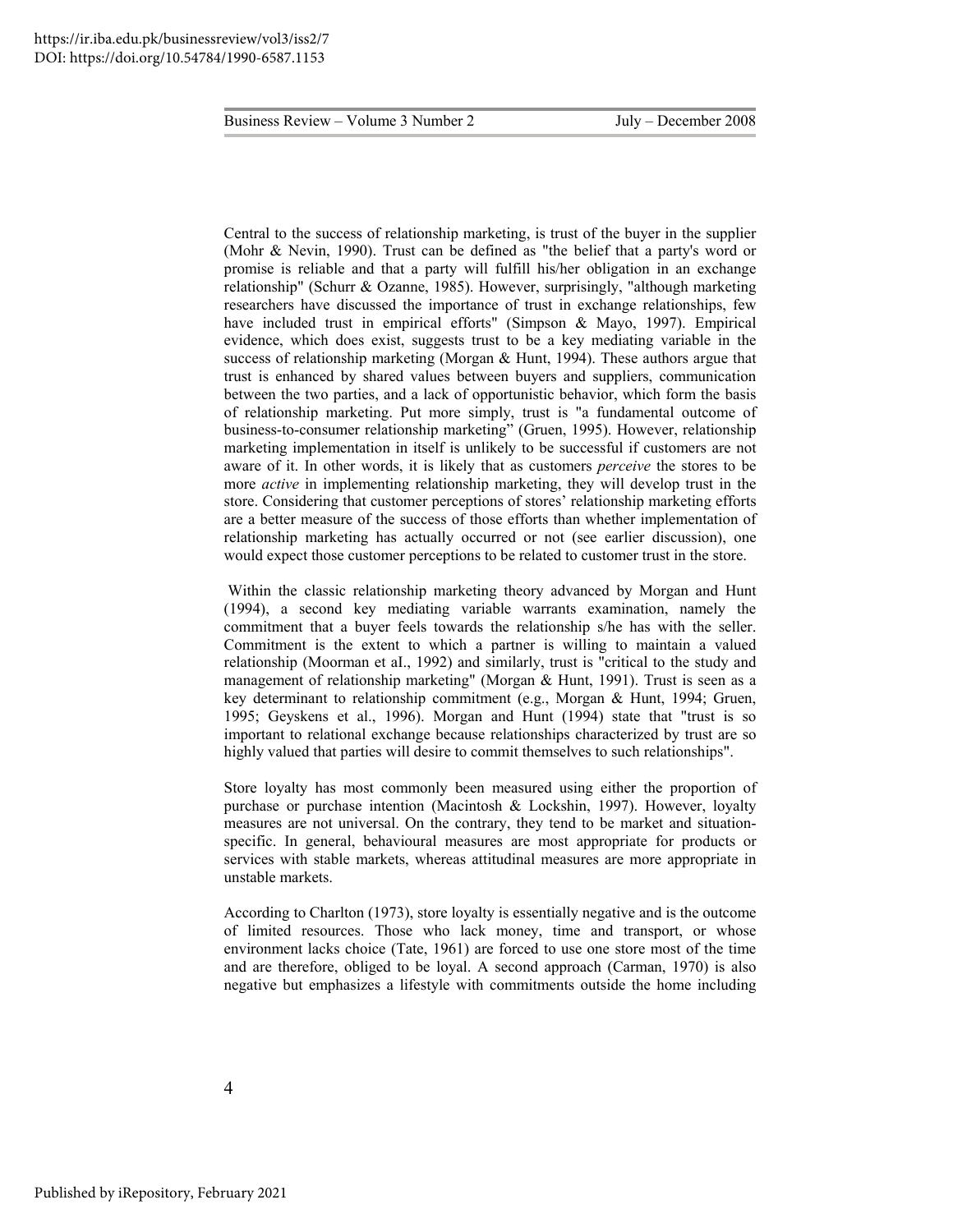work, little home entertaining and a lack of interest in deals, advertising and shopping. Such people are averse to shopping and do not experiment. Carman (1970) described them as 'non-shoppers' and argued that they were loyal by default to both brands and stores.

In Britain, one-person households, retired persons, those aged 65+, and the least well-off have lower store loyalty. In the United States the same tendencies occur but the distributions do not reach significance. There is a tendency for loyalty to be higher when the store is more quickly accessed. Lack of resources was associated with high loyalty. Supporting this, we observe that store loyalty is higher among those with school-age children and those in the 25-44 age-group. Such people can use their resources to simplify shopping but those with small incomes can less easily afford to do this and may need to use more stores to get value-for-money. Consistent with this, store loyalty is lower in the lowest income group and among the retired. Mason () segments shoppers, and those in the largest group - price shoppers - have low loyalty and select stores on price. This suggests that the search for low price widens the store range and thus reduces first-store loyalty. Corresponding with this, East, Harris, Willson and Hammond (1995) have shown evidence that dealproneness tends to reduce brand loyalty. Both store and brand loyalty may be seen as adaptations to available resources and cost pressures. Survey conducted by polling company concluded that those under more pressure are likely to reduce both store and brand loyalty. Over eight-in-ten (82%) frequently consider the price of a product before making a purchase. Groups *most likely* to purchase store brands are those that *disagree* that store brands are of lower quality (24%), those who are willing to *go without* their favorite brand if it was not available (23 %), frequently store brand purchasers (21 %), and those that are willing to make an extra trip for a store brand (21 %). In the final selection, and in a separate question, over half (55%) say that a "product sale or coupon" is the most important factor in making a purchase at a supermarket. An additional 32% say "the regular cost of the product" is most important and those in higher income, rural residents (82%), and workaholics (81%) are more *likely than most to buy national brands*. However, annual family income alone is not sufficient to explain convenience orientation. The clothes shopping orientation of the elderly differs from that of younger consumers (Lumpkin & Greenberg, 1982). Income has been shown to be a significant variable in shopping orientation. For example, the level of discretionary income influenced whether the consumer was more likely to be an economizing shopper. Income was also found to be a significant influence on the types of store patronized and method of payment chosen (Darden & Howell, 1987).

In order to answer why to choose apparel is that in apparel stores, it is common practice to receive, for example, personal service, extra attention, and customized advice. This is in contrast to the more anonymous, standard self-service that is provided in a typical supermarket. As a result, we can safely assume that the level of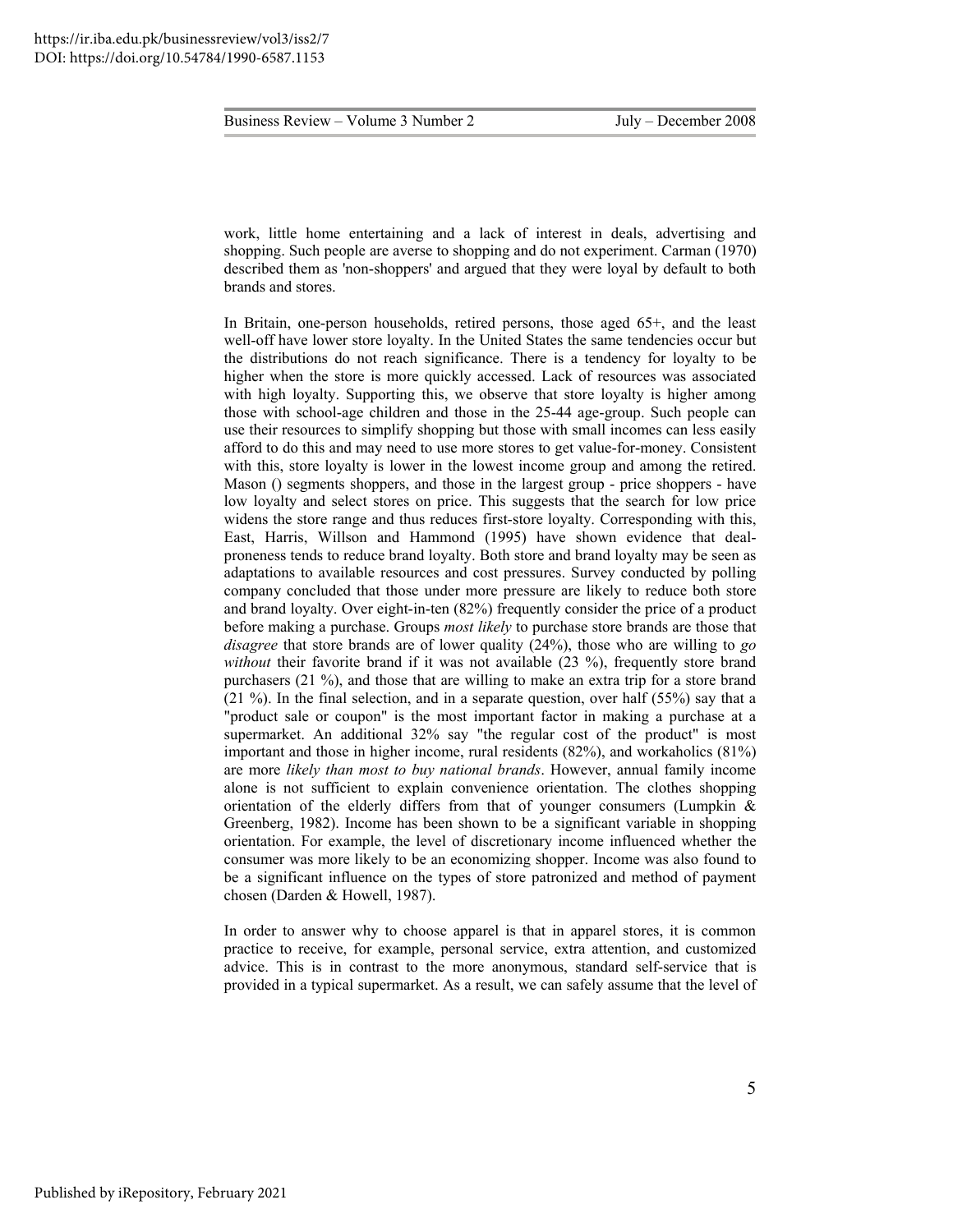social exchange is higher in apparel stores than in supermarkets.

In accordance with the previous research reviews it is hypothesized that:

H 1: Consumers with lower education would be more loyal to stores.

H 2: Consumers with higher education would be more loyal to brands.

H 3: Consumers belonging to lower socioeconomic status would be store loyal.

H 4: Consumers belonging to higher socioeconomic status would be more brand loyal.

## **METHODOLOGY**

#### **Sample**

The sample for the present study comprised of 96 couples (48 males and 48 females) with age ranging from 25-50 years. They were further categorized on the basis of education level (i.e., lower education level=matric; moderate education level=intermediate; higher education level=graduation and above) and monthly income (i.e., lower= $10,000$  and below; middle=  $11,000-30,000$ ; higher =  $31,000$  and above). For further description see tables in Appendix.

#### **Measurement**

In order to assess brand loyalty and store loyalty, sample was required to rate the statements on a 5-point rating scale. Two scales were used: Brand Trust Scale-BTS by Elena Delgado-Ballester (2000) and Store Loyalty Scale-BLS (Pearson, 1996; Schijns & Schroder, 1996; SeInes, 1993; Sirohi et al., 1998). BTS measures two dimensions of brand trust i.e., viability and intentionality. BLS measures two dimensions of store loyalty i.e., consumer loyalty attitude and consumer loyalty behavior.

#### **Procedure**

The sample was collected from those couples that fulfilled the criteria of education and age. First demographic form was filled from both husband and wife. Later, they were asked about the brands and stores they select for their apparel shopping. They were then asked to rate the statements while considering those brands and stores. They were requested to read the instructions carefully before rating the statements. They were not allowed to discuss with each other so that true responses could be recorded.

#### **Result Analysis**

Respondent's rating to the particular statements of brand and store loyalty was taken as scores. ANOVA was applied to see the relationships between brand/store loyalty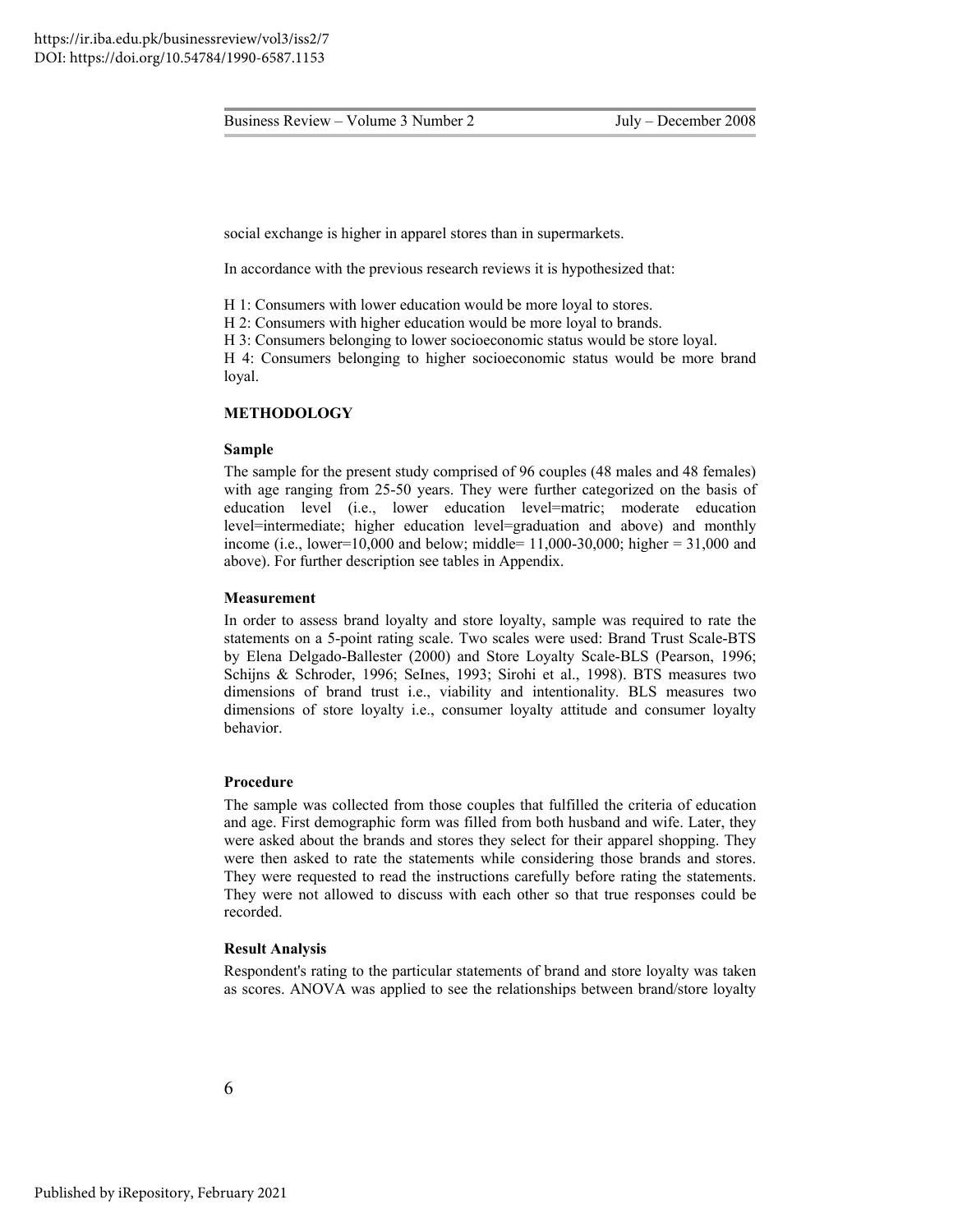| Business Review – Volume 3 Number 2 |
|-------------------------------------|
|-------------------------------------|

with his/her education levels and income classes. In addition, t-test was applied to see the effect of gender on brand loyalty and store loyalty.

#### **Operational Definitions**

**Loyalty** is defined as "a deeply held commitment to re-buy or re-patronize a preferred product service consistently in the future, thereby causing repetitive samebrand or same brand-set purchasing, despite situational influences and marketing efforts having the potential to cause switching behavior" (Oliver, 1999). Consumers move through different phases of loyalty: cognitive, affective, connative (i.e., behavioral intent), and action (repeat purchase behavior). Despite the dual nature of loyalty as both *behavioral and attitudinal*, loyalty is commonly assessed by behavioral measures such as repeat patronage, rather than attitudinal measures or a combination of both (Olsen, 2002).

**Brand Loyalty** is defined as the degree to which a customer holds a positive attitude towards a brand, has a commitment to it, and intends to continue purchasing it in future.

**Store Loyalty** is a customer's predominant patronage of a particular store, based on a favorable attitude. It is related to the degree to which self-image and store-image coincide (Sirgy & Samli, 1985). Store loyalty is most commonly measured using either the proportion of purchase or purchase intention (Macintosh & Lockshin, 1997).

**Brand Trust** is defined as "feeling of security held by the consumer in his/her interaction with the brand, that it is based on the perceptions that the brand is reliable and responsible for the interests and welfare of the consumer" (Elena Delgado-Ballester, 2000). Brand trust also incorporates all-important facets of trust that researchers include in their operationalization, such as beliefs *about viability*  and *intentionality* (Elena Delgado-Ballester, 2000).

**Viability** dimension of brand trust has a technical nature because it concerns the perception that the brand can fulfill or satisfy consumer's needs.

**Intentionality** describes the aspect of a belief that the brand will be responsible and caring and is not going to take advantage of the consumer's vulnerability.

Published by iRepository, February 2021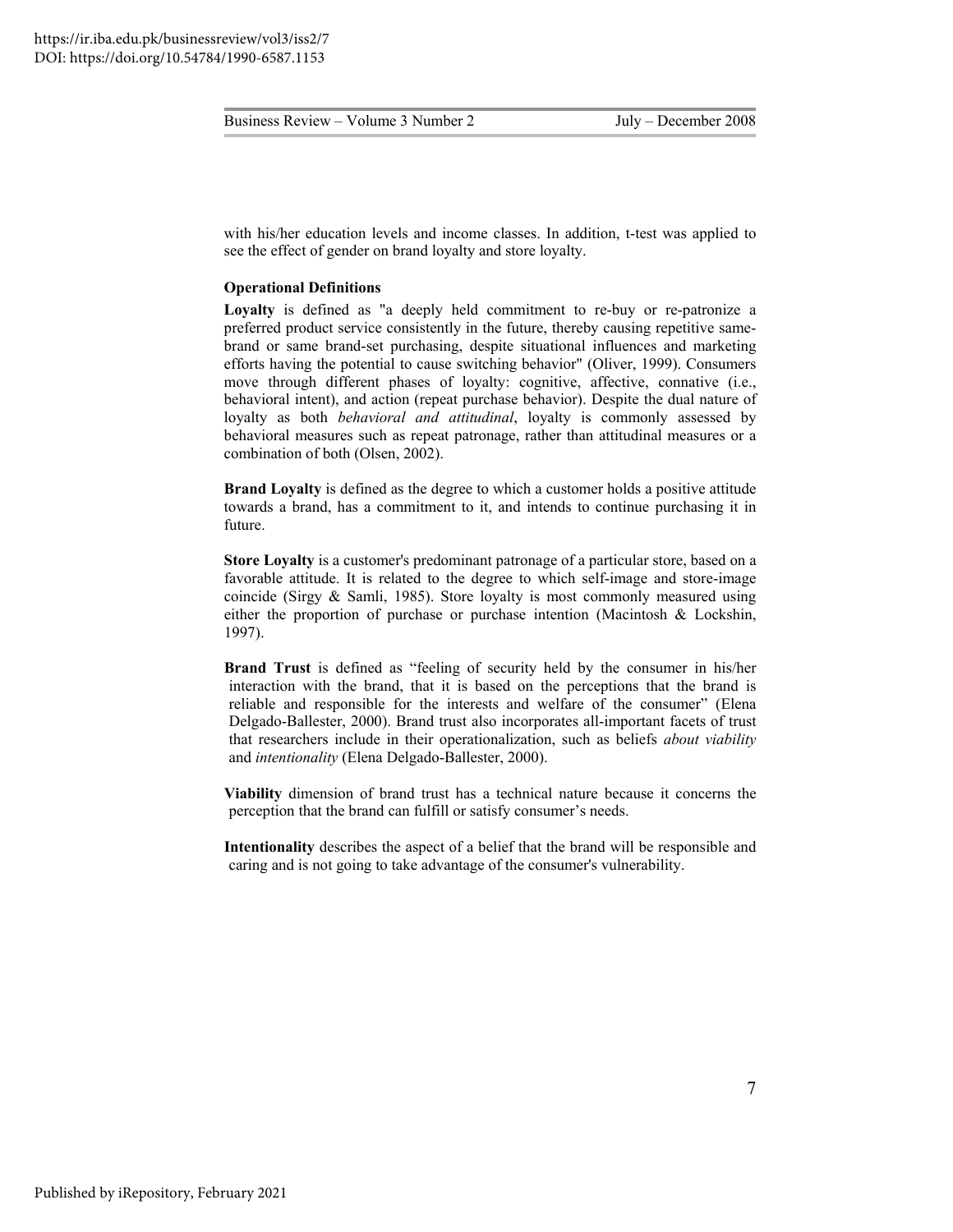## **Descriptives (Education)**

|                                |       | N  | Mean    | Std.<br>Deviation | Std. Error |
|--------------------------------|-------|----|---------|-------------------|------------|
| <b>STORE</b><br><b>LOYALTY</b> | 1.00  | 19 | 45.3158 | 7.5207            | 1.7254     |
|                                | 2.00  | 21 | 33.1905 | 8.1032            | 1.7683     |
|                                | 3.00  | 56 | 34.3750 | 10.0010           | 1.3364     |
|                                | Total | 96 | 36.2813 | 10.1501           | 1.0359     |
| <b>BRAND</b><br><b>LOYALTY</b> | 1.00  | 19 | 24.7368 | 8.8684            | 2.0346     |
|                                | 2.00  | 21 | 29.3810 | 8.8288            | 1.9266     |
|                                | 3.00  | 56 | 33.1786 | 8.0681            | 1.0781     |
|                                | Total | 96 | 30.6771 | 8.9507            | .9135      |

 **1**= **lower**(matric) **2**= **moderate** education(inter)

 **3**= **higher** (graduation)

## **TABLE 2**

## **ANOVA (Education)**

|                                    |                   | Sum of<br><b>Squares</b> | df             | Mean<br>Square | F      | Sig. |
|------------------------------------|-------------------|--------------------------|----------------|----------------|--------|------|
| <b>STORE</b><br><b>LOYALT</b><br>Y | Between<br>Groups | 1954.938                 | $\overline{2}$ | 977.469        | 11.606 | .000 |
|                                    | Within<br>Groups  | 7832.468                 | 93             | 84.220         |        |      |
|                                    | Total             | 9787.406                 | 95             |                |        |      |
| <b>BRAND</b><br><b>LOYALT</b><br>Y | Between<br>Groups | 1056.139                 | $\overline{2}$ | 528.069        | 7.492  | .001 |
|                                    | Within<br>Groups  | 6554.851                 | 93             | 70.482         |        |      |
|                                    | Total             | 7610.990                 | 95             |                |        |      |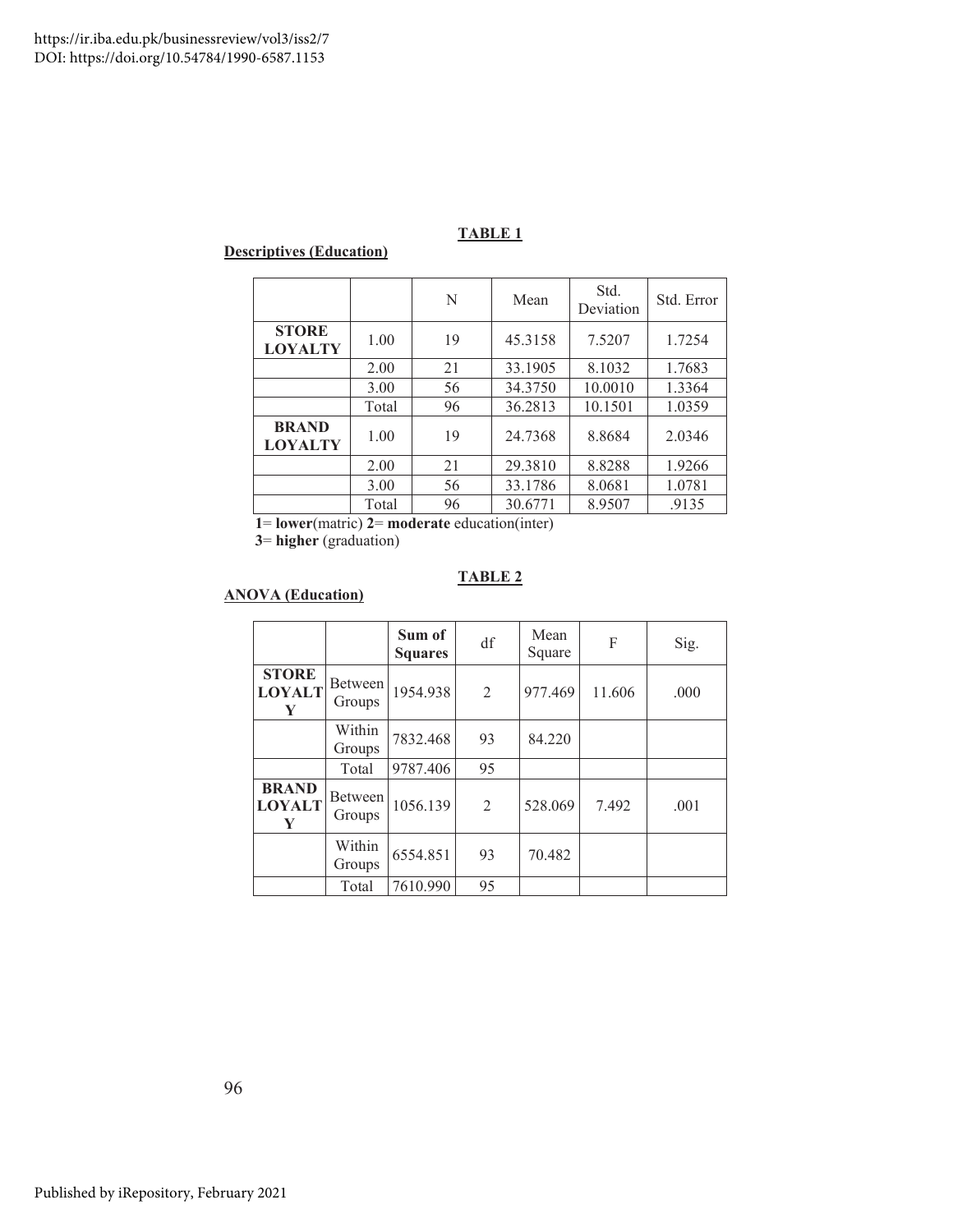#### **Dependent Variable (I) EDUCATION (J) EDUCATIO N Mean Difference (IJ) Std. Error** Sig. **STORE LOYALTY** 1.00 2.00 12.1253 2.9057 .000\* 3.00 10.9408 2.4365 .000\* 2.00 3.00 -1.1845 2.3483 .615 **BRAND LOYALTY** 1.00 2.00  $-4.6441$  2.6582 .084  $3.00$   $-8.4417$   $2.2289$   $.000*$ 2.00 | 3.00 | -3.7976 | 2.1482 | .080

### **Post Hoc Tests** *Multiple Comparisons* **LSD (Education)**

\* The mean difference is significant at the .05 level. SL= 1 & 2 r P<.05, 1&3 P<.05 BL=1&3 r P<.05

## **TABLE 4**

## **Descriptives (Income Classes)**

|                                |       | N  | Mean     | Std.<br><b>Deviation</b> | <b>Std. Error</b> |
|--------------------------------|-------|----|----------|--------------------------|-------------------|
| <b>STORE</b><br><b>LOYALTY</b> | 1.00  | 24 | 39.7917  | 9.9781                   | 2.0368            |
|                                | 2.00  | 40 | 36.1000  | 9.6391                   | 1.5241            |
|                                | 3.00  | 32 | 33.8750  | 10.4596                  | 1.8490            |
|                                | Total | 96 | 36.2813. | 10.1501                  | 1.0359            |
| <b>BRAND</b><br><b>LOYALTY</b> | 1.00  | 24 | 26.1667  | 8.2075                   | 1.6753            |
|                                | 2.00  | 40 | 31.1500  | 8.5020                   | 1.3443            |
|                                | 3.00  | 32 | 33.4688  | 8.9730                   | 1.5862            |
|                                | Total | 96 | 30.6771  | 8.9507                   | .9135             |

**1** = **lower** (10,000 & below) **2** = **middle** (11,000-30,000)

**3 = higher** (31,000 & above)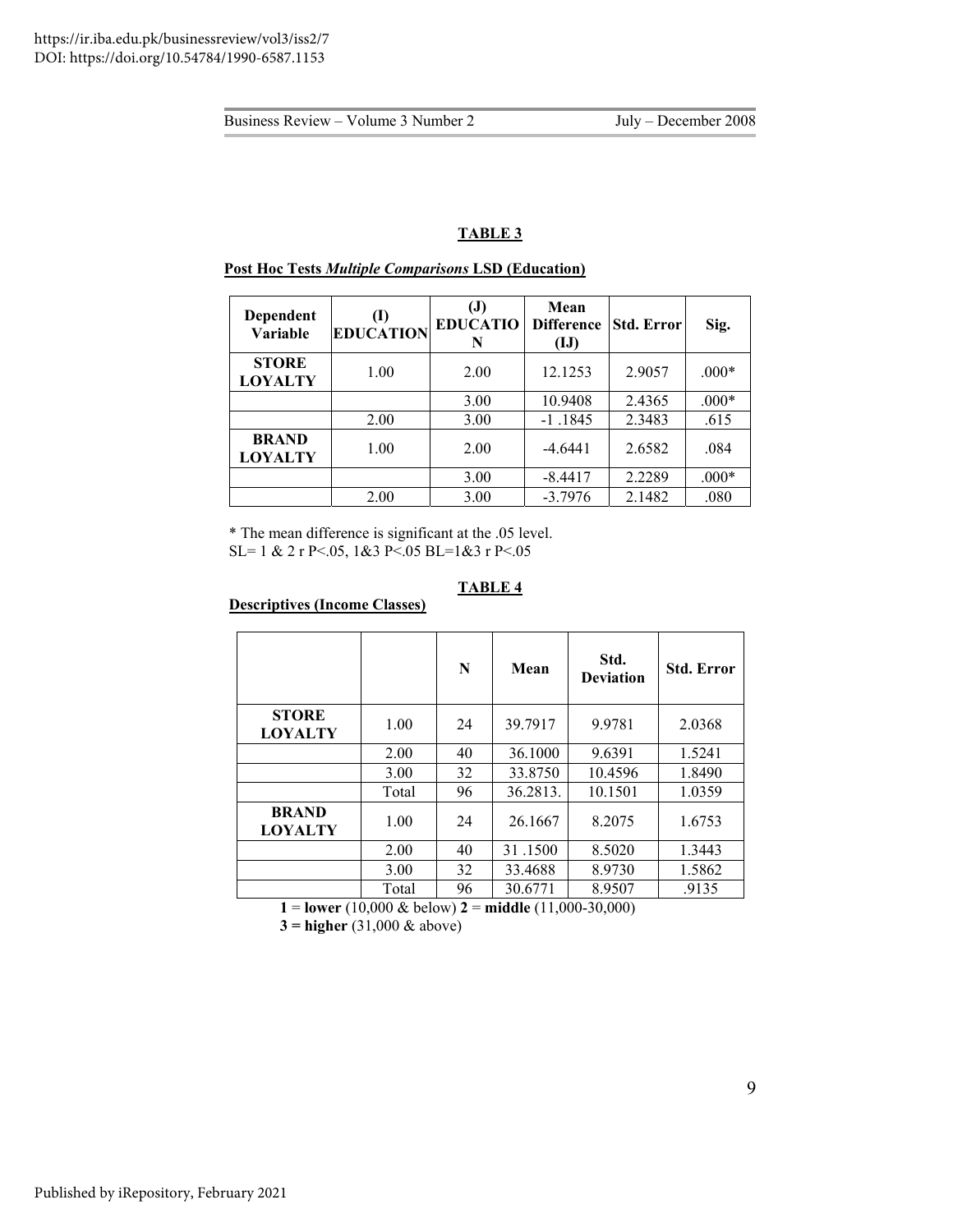### **ANOVA (Income Class)**

|                                |                          | Sum of<br><b>Squares</b> | df             | Mean<br><b>Square</b> | F     | Sig. |
|--------------------------------|--------------------------|--------------------------|----------------|-----------------------|-------|------|
| <b>STORE</b><br><b>LOYALTY</b> | <b>Between</b><br>Groups | 482.348                  | $\overline{2}$ | 241.174               | 2.410 | .095 |
|                                | Within<br>Groups         | 9305.058                 | 93             | 100.054               |       |      |
|                                | Total                    | 9787.406                 | 95             |                       |       |      |
| <b>BRAND</b><br><b>LOYALTY</b> | Between<br>Groups        | 746.587                  | $\overline{2}$ | 373.294               | 5.057 | .008 |
|                                | Within<br>Groups         | 6864.402                 | 93             | 73.811                |       |      |
|                                | Total                    | 7610.990                 | 95             |                       |       |      |

## **TABLE 6**

## **Post Hoc Tests** *Multiple Comparisons* **LSD (Income Class)**

| Dependent<br>Variable          | (I)<br><b>INCOME</b> | $\mathbf{J}$<br><b>INCOM</b><br>E | Mean<br><b>Difference</b><br>$(I-J)$ | Std.<br>Error | Sig.    |
|--------------------------------|----------------------|-----------------------------------|--------------------------------------|---------------|---------|
| <b>STORE</b><br><b>LOYALTY</b> | 1.00                 | 2.00                              | 3.6917                               | 2.5827        | .156    |
|                                |                      | 3.00                              | 5.9167                               | 2.7010        | $.031*$ |
|                                | 2.00                 | 3.00                              | 2.2250                               | 2.3724        | .351    |
| <b>BRAND</b><br><b>LOYALTY</b> | 1.00                 | 2.00                              | $-4.9833$                            | 2.2183        | $.027*$ |
|                                |                      | 3.00                              | $-7.3021$                            | 2.3199        | $.002*$ |
|                                | 2.00                 | 3.00                              | $-2.3188$                            | 2.0376        | .258    |
|                                | 3.00                 | 1.00                              | 7.3021                               | 2.3199        | $.002*$ |
|                                |                      | 2.00                              | 2.3188                               | 2.0376        | .258    |

\* The mean difference is significant at the .05 level.

SL= 1&3 r P<.05 BL= 1& 3 r P <.05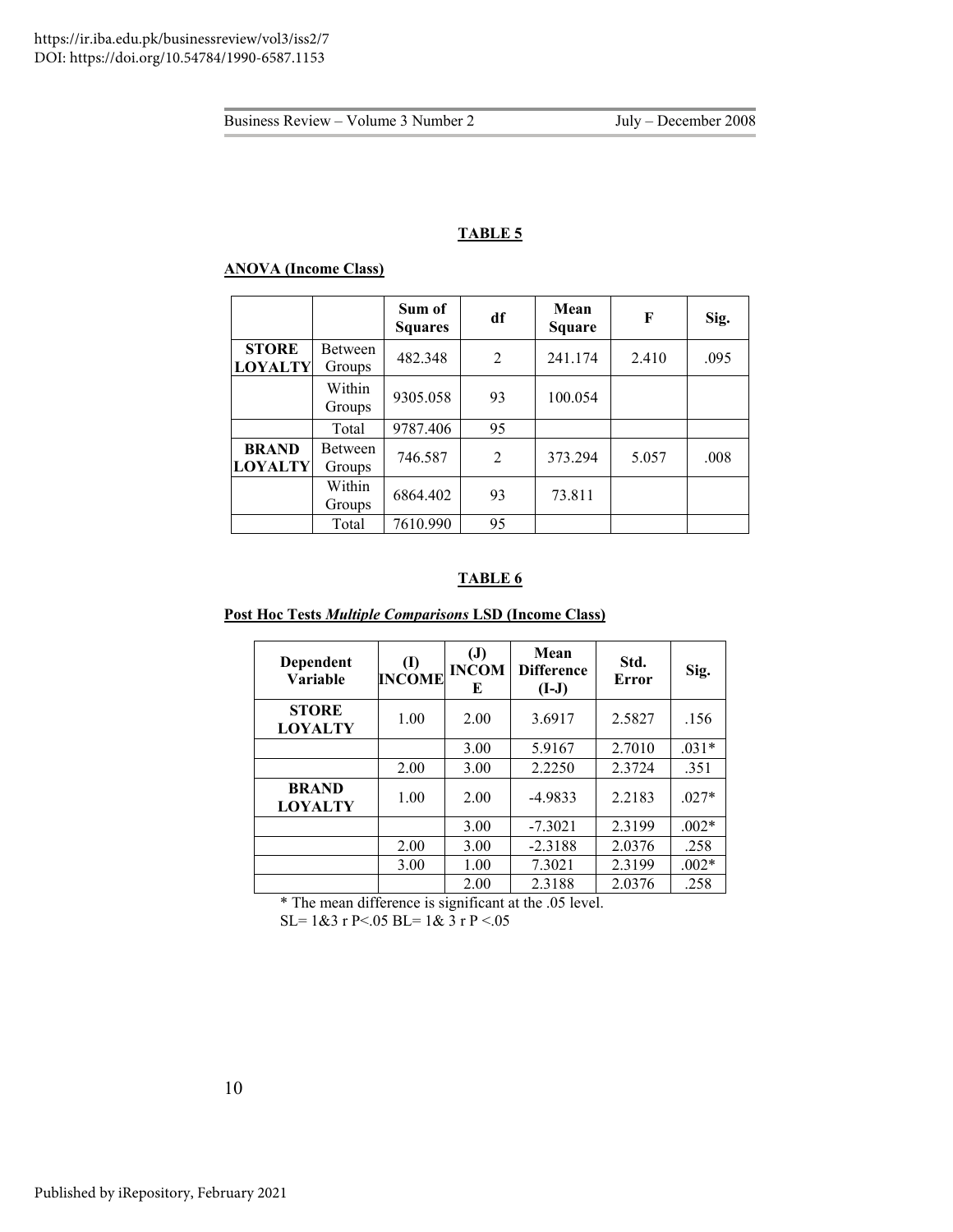## **TABLE 7**

## **Group Statistics (gender)**

|                                | <b>SEX</b> | N  | Mean    | Std.<br><b>Deviation</b> | <b>Std. Error</b><br>Mean |
|--------------------------------|------------|----|---------|--------------------------|---------------------------|
| <b>STORE</b><br><b>LOYALTY</b> | 1.00       | 48 | 34.7500 | 10.6841                  | 1.5421                    |
|                                | 2.00       | 48 | 37.8125 | 9.4501                   | 1.3640                    |
| <b>BRAND</b><br><b>LOYALTY</b> | 1.00       | 48 | 30.5000 | 8.5228                   | 1.2302                    |
|                                | 2.00       | 48 | 30.8542 | 9.4464                   | 1.3635                    |

# **TABLE 8**

## **Independent Samples Test (gender)**

|                                | t-test for<br>Equality 0f<br>Means |    |                      |                    |                          |
|--------------------------------|------------------------------------|----|----------------------|--------------------|--------------------------|
|                                | T                                  | df | Sig.<br>$(2-tailed)$ | Mean<br>Difference | Std. Error<br>Difference |
| <b>STORE</b><br><b>LOYALTY</b> | $-1.488$                           | 94 | .140                 | $-3.0625$          | 2.0588                   |
| <b>BRAND</b><br><b>LOYALTY</b> | $-.193$                            | 94 | .847                 | $-.3542$           | 1.8364                   |

Both r insignificant

P> .05 (t= 1.488, df =94, sig.= .140)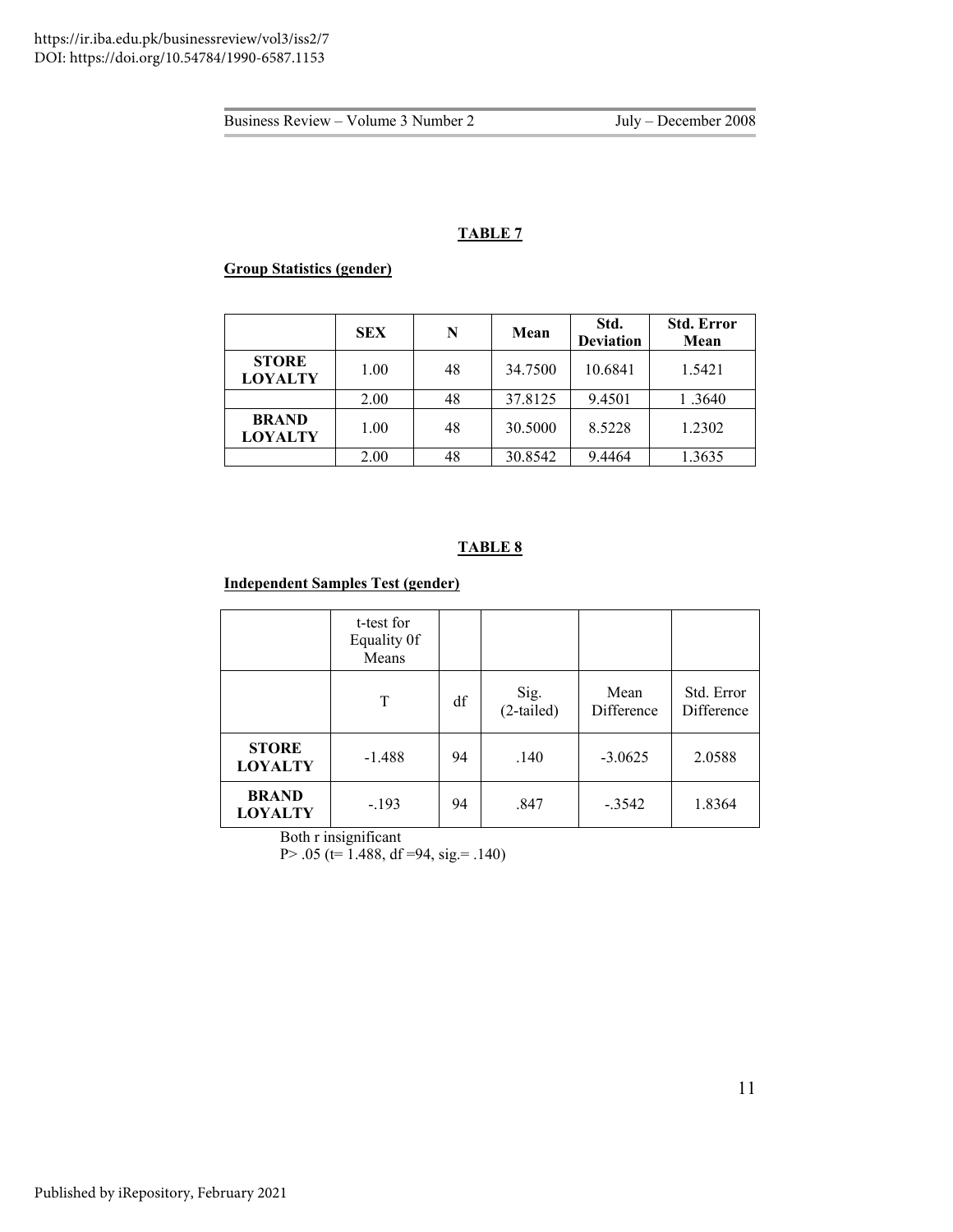## **Correlations**

Correlations

|                                |                        | <b>STORE</b><br><b>LOYALTY</b> | <b>BRAND</b><br><b>LOYALTY</b> | <b>EDUCATI</b><br><b>ON LEVEL</b> | <b>INCOME</b><br><b>CLASSES</b> | <b>SEX</b> | <b>OCCUPATION</b> |
|--------------------------------|------------------------|--------------------------------|--------------------------------|-----------------------------------|---------------------------------|------------|-------------------|
| <b>STORE</b><br><b>LOYALTY</b> | Pearson<br>Correlation |                                | .152                           | $-.361$ **                        | $-219*$                         | .152       | $-.037$           |
|                                | Sig.<br>(2-tailed)     |                                | .139                           | .000                              | .032                            | .140       | .724              |
|                                | $\overline{N}$         |                                | 96                             | 96                                | 96                              | 96         | 96                |
| <b>BRAND</b>                   | Pearson                |                                |                                | $.372**$                          | $.304**$                        | .020       | .093              |
| <b>LOYALTY</b>                 | Correlation            |                                |                                |                                   |                                 |            |                   |
|                                | Sig.                   |                                |                                | .000                              | .003                            | .847       | .369              |
|                                | $(2-tailed)$           |                                |                                |                                   |                                 |            |                   |
|                                | $\mathbf N$            |                                |                                | 96                                | 96                              | 96         | 96                |
| <b>EDUCATI</b>                 | Pearson                |                                |                                |                                   | .464**                          | $-118$     | $.205*$           |
| <b>ON LEVEL</b>                | Correlation            |                                |                                |                                   |                                 |            |                   |
|                                | Sig.                   |                                |                                |                                   | .000                            | .253       | .045              |
|                                | (2-tailed)             |                                |                                |                                   |                                 |            |                   |
|                                | N                      |                                |                                |                                   |                                 |            |                   |
| <b>INCOME</b>                  | Pearson                |                                |                                |                                   | 96                              | 96         | 96                |
| <b>CLASSES</b>                 | Correlation            |                                |                                |                                   |                                 | .000       | .061              |
|                                | Sig.                   |                                |                                |                                   |                                 | 1.000      |                   |
|                                | (2-tailed)             |                                |                                |                                   |                                 |            | .556              |
|                                | $\mathbf N$            |                                |                                |                                   |                                 |            |                   |
| <b>SEX</b>                     | Pearson                |                                |                                |                                   |                                 | 96         | 96                |
|                                | Correlation            |                                |                                |                                   |                                 |            | $-.809*$          |
|                                | Sig.                   |                                |                                |                                   |                                 |            |                   |
|                                | (2-tailed)             |                                |                                |                                   |                                 |            | .000              |
|                                | N                      |                                |                                |                                   |                                 |            |                   |
| <b>OCCUPAT</b>                 | Pearson                |                                |                                |                                   |                                 |            | 96                |

12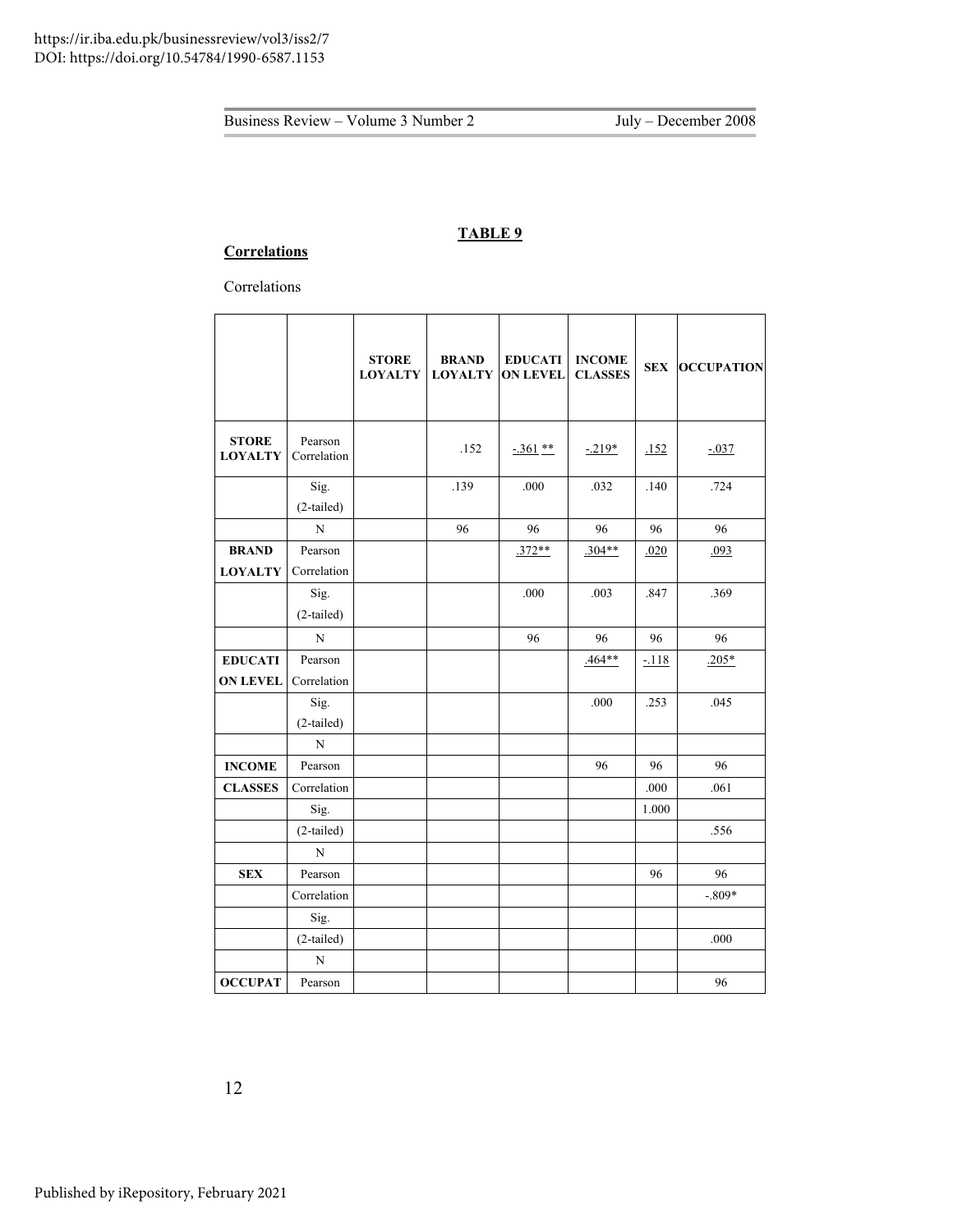| <b>ION</b> | Correlation  |  |  |  |
|------------|--------------|--|--|--|
|            | Sig.         |  |  |  |
|            | $(2-tailed)$ |  |  |  |
|            |              |  |  |  |

\*\* Correlation is significant at the 0.01 level (2-tailed). Correlation is significant at the 0.05 level (2-tailed).

#### **DISCUSSION**

As reflected from Tables 1, 2 and 3, it appears that lower education has strong relationship with store loyalty (F=11.06, df=2,  $p$  < .000 at .05 level of significance) as compared to moderate and higher education. There is also a significant relationship between lower-to-higher and lower-to-moderate education (p< .000). This confirms our first hypothesis. The table also shows that there is a strong relationship of education with brand loyalty ( $F=7.402$ ,  $df=2$ ,  $p<.001$ ). Similarly, on brand loyalty relationship of higher education is significant ( $(p<.000)$ ). This again confirms our second hypothesis. Yet store loyalty has weak relationship with higher education  $(p>0.05)$ . Furthermore, lower education is insignificantly related to brand loyalty  $(p>0.05)$ . .05).

When studying brand loyalty and the three income classes, Tables 4, 5, 6 show relatively high mean for lower income on store loyalty, yet the difference is not very large. Hence the hypothesis that income classes have strong relationship for store loyalty is partially significant ( $F = 2.410$ ,  $df=2$ ,  $p < 0.1$ ). Post hoc test explains that lower and middle income groups have no significant difference, whereas there is somewhat significant difference between lower and higher income groups. Similarly, there is no difference between middle and higher classes on store loyalty (p=.351). On the other hand, the difference among the income class (see Table 5) is very significant ( $F = 5.057$ ,  $df = 2$ ,  $p < .05$ ). Similarly, the relationship is quite significant between lower and higher income classes on brand loyalty. So the assumption that higher income level will be more brands loyal has been proved. The results are somewhat similar to a study conducted by Farley (1968) on brand loyalty in the United States, who used the same data as Cunningham (1961), who found no associations, but low income appeared as a correlate in studies by Carman, Enis and Paul (1970), and (in Britain) by Dunn and Wrigley (1984). McGoldrick and Andre (1997) found that loyal shoppers tended to have larger incomes. The reason might be lack of information and awareness about the brands and stores. Few of the people belonging to the upper class were dress conscious. And these were those individuals who are young and either working in reputed organizations or having their own businesses. This facilitates them to identify themselves with those who are very successful in their respective fields. Yet the is trend that people are more price conscious and there are few who are ready to pay high price though they can afford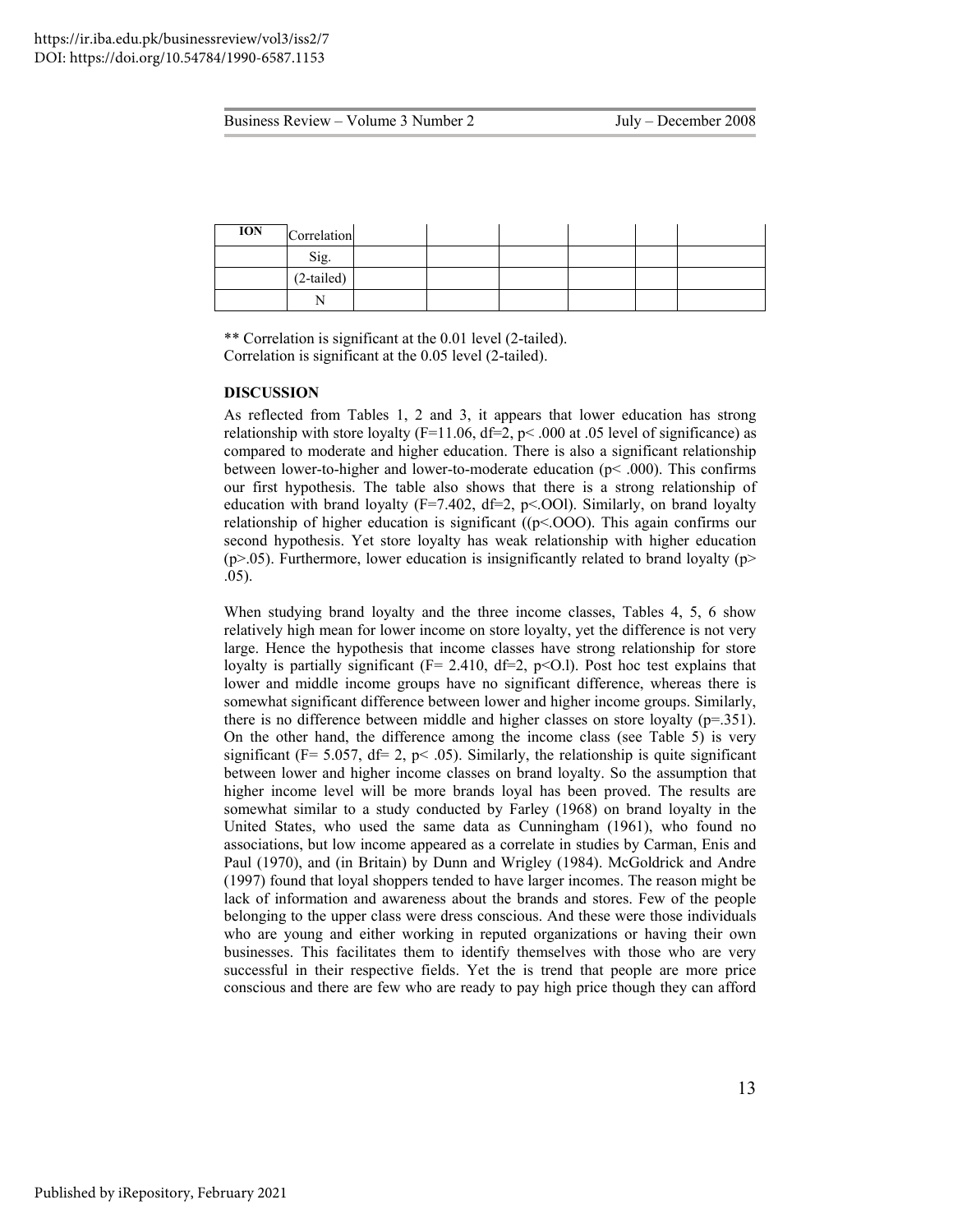to do so. Instead, they change their brand or store. Same is the pattern in consumers of lower income group, for whom pricing plays a vital role for the selection of any product. Lack of resources was associated with high loyalty (East, Harris, Lomax & Willson, 1997). Supporting this, we observe that store loyalty is higher among those with school-age children and those in the 25-44 age-group. Such people can use their resources to simplify shopping but those with small incomes can less easily afford to do this and may need to use more stores to get value-for-money. Consistent with this, store loyalty is lower in the lowest income group and among the retired (East, Harris, Lomax & Willson, 1997). The quest for a "good price" was undertaken by all, regardless of socioeconomic status (Women Trend for Grocery Manufacturers of America National Survey on branding).

According to Women trend for grocery Manufacturers of America National Survey on branding, seven-in-ten (70%) frequent store brand purchasers also consider the brand before making a purchase. Those who think that national brands taste better are much more likely to consider the maker than those who think store brands taste better (82% as compared to 51 %). This gives us the reason that people are not solely store/brand purchasers rather there are *other* factors like utility, availability, accessibility of the intended need which also determine brand */*store product selection.

Some additional findings were also taken into account. One was to study the differences of gender with respect to brand and store loyalty. Table 7 shows some difference by means (male=34.75 and female=37.81) on the store loyalty, yet t-test shows very slight difference ( $t=1.488$ ,  $df=94$ , sig = .140). However, on brand loyalty this difference vanishes ( $t=193$ ,  $df= 94$ , sig=.847). This result is contradictory with respect to previous researches that say that females are more store loyal and male are more brand loyal. Overall, men were equally as likely as women to be sensitive to the brand and adhere to quality (women trend for grocery Manufacturers of America National Survey on branding)

Cunningham (1961) found that store loyalty was weakly associated with brand loyalty and this has been found in other studies, for example Carman (1970); Rao (1969); East, Harris, Willson and Lomax (1995); and East, Harris, Willson and Hammond (1995).

#### **Limitations**

Although the study focuses on the characteristics of the consumers in their choice of the product, yet there is a lot more that needs to be addressed in studies related to consumer loyalty.

First, sample size must be larger and should include adolescent to adult population and especially considering our country, the age range should be up to 60 years.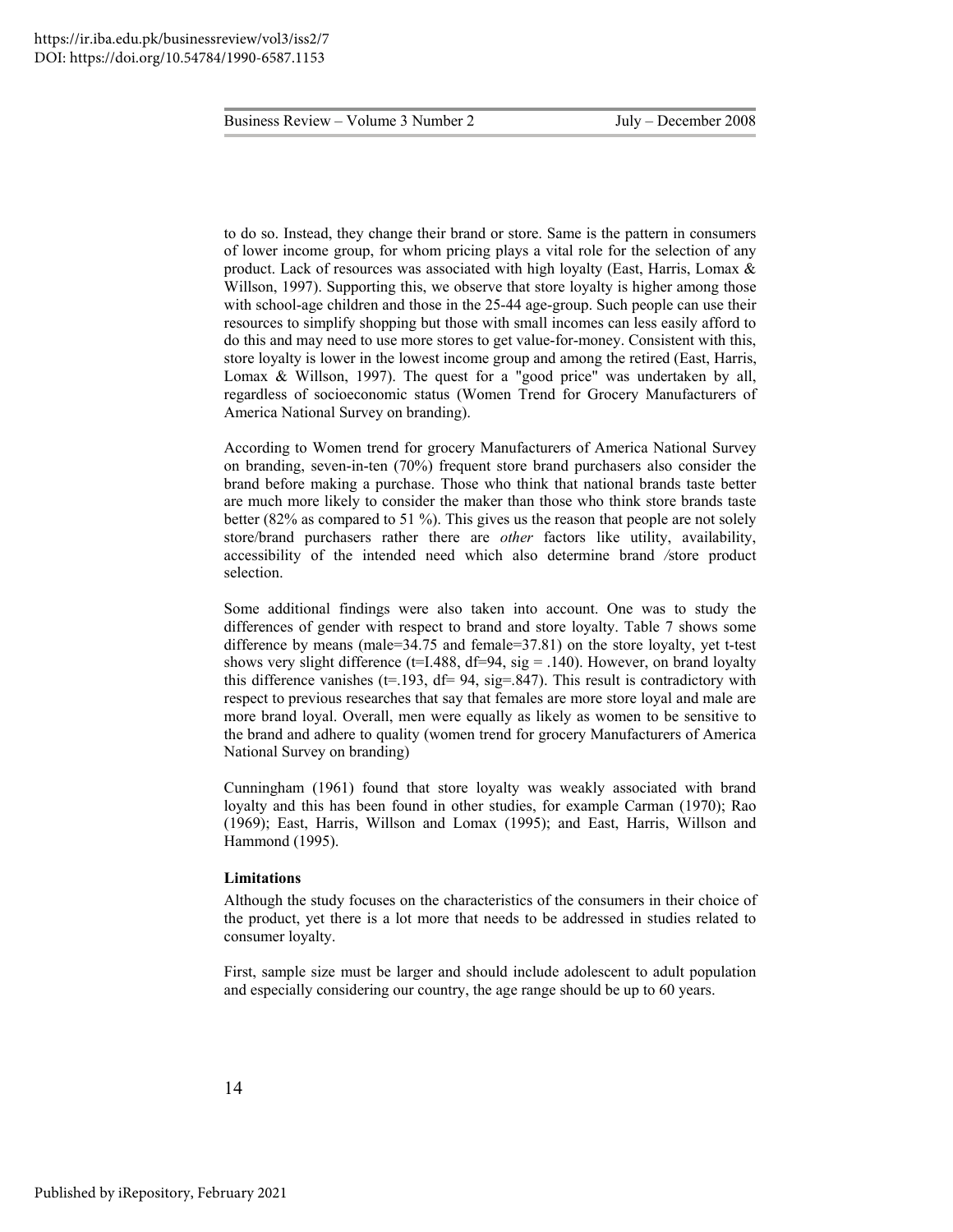Second, the scale used for this study only addresses one aspect of brand loyalty i.e., brand trust. Future studies must include other dimensions of loyalty, such as attitudinal and behavioral.

Third, other issues that are equally important along with brand loyalty, like brand equity, must also be taken into account.

Fourth, due to certain limitations, another very important factor of Consumer Relationship Marketing is not taken into account. This also greatly affects our loyalty with a particular store or brand.

Fifth, this study only included apparels in its scope. It should also include high and low involvement products and then judge the differences of different brands.

Sixth, personal characteristics of the consumers (psychological aspects) must also be studied to discriminate whether loyalty is due to certain personality traits or efforts of the marketers or retailers. Being a family-oriented society, the familial trends toward loyalty should also be studied.

#### **Managerial Implications**

In order to create loyalty among costumers and to retain it, quality does in fact drive purchases. Firstly, in order to forge that connection between quality and product, advertising must convey a strong message that speaks to the overall value, including quality, performance, and price of a product. Quality products need quality advertising, which does not always mean mainstream advertising. The effectiveness of in-store displays, samples, trials should not be overlooked (women trend for grocery Manufacturers of America National Survey on branding).

Word-of-mouth, to create an image of loyalty and forging peer recommendation, relies upon the creation of a group of satisfied customers who are so satisfied that they feel compelled to tell others. The peer angle also has implications for advertising efforts, when choosing an image that will be best received by the target audience (women trend for grocery Manufacturers of America National Survey on branding).

Secondly, often, it is the cost that leads the consumer to engage in a store/brand purchase. In order to overcome this phenomenon, or prevent an erosion of brand loyalty caused by extended use of store brands, national brands must focus on illustrating the value behind the price tag. Quality is *one thing* that would overcome cost. Therefore, national brands must use that as the ticket to explain the value of the name-brand product, presenting their product as superior, worth the money, and unsurpassed in quality (women trend for grocery Manufacturers of America National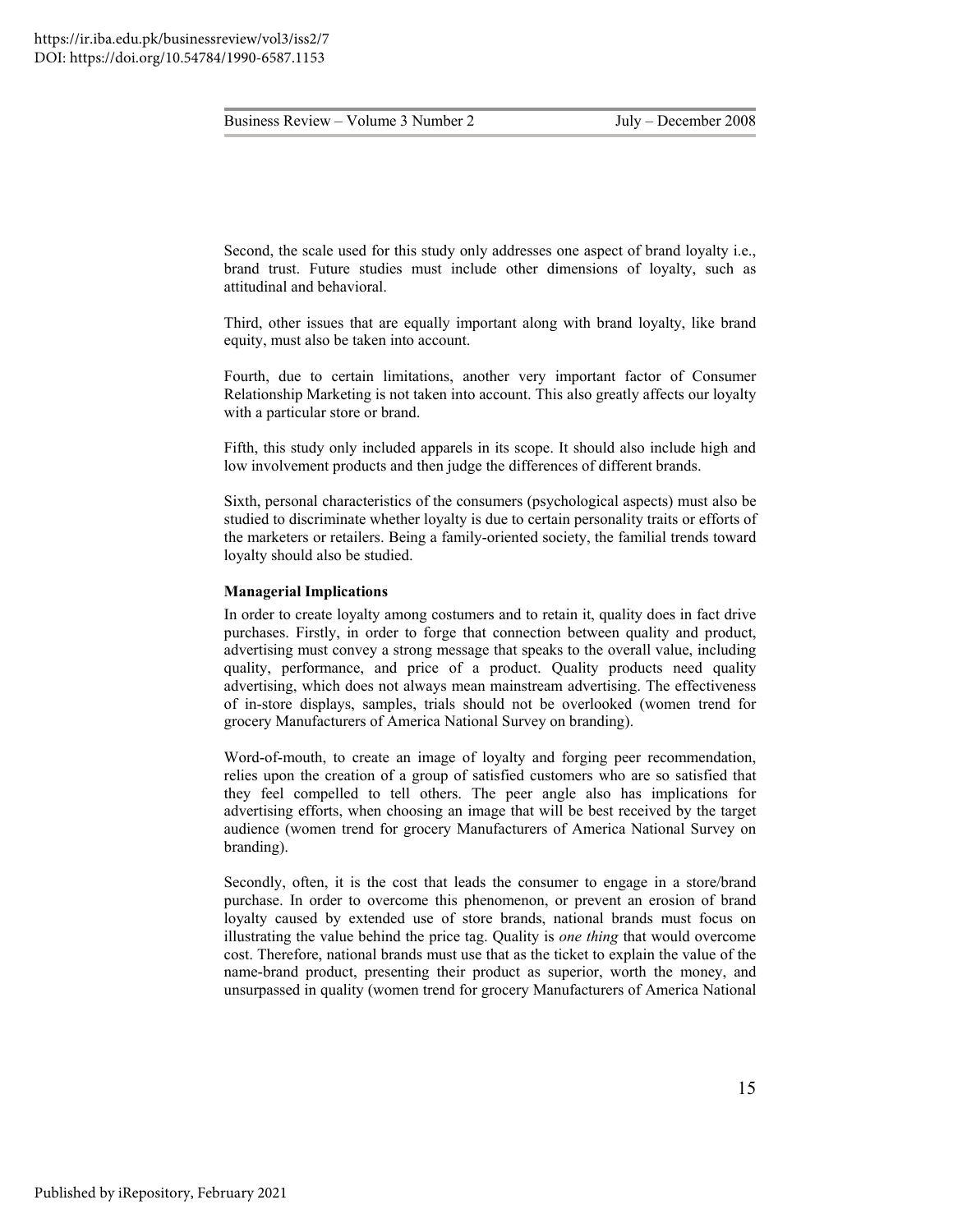Survey on branding).

Lastly, new products by old brands is a phenomenon that is attractive to shoppers. Shoppers are receptive to purchasing new products that are manufactured by brands familiar to them, which indicates that a brand's expansion can be successful if it makes use of the quality indicator: the brand name (women trend for grocery Manufacturers of America National Survey on branding).

#### **REFERENCES**

Andaleeb, Syed S. (1992).The Trust Concept: Research Issues for Channels of Distribution. Research in Marketing, 11, pp 1-34

Aaker, David A. (1991). Managing Brand Equity: Capitalizing on the value of a brand name, New York: The Free Press.

Backman, S.J., & Crompton, J.L. (1991). Differentiating between high, spurious, latent, and low loyalty participants in two leisure activities. Journal of Park and Recreation Administration, 9(2), pp 1-17.

Balabanis, G., Reynolds, N. & Simintiras, A. (2004). Bases of E-store Loyalty: The interaction between perceived switching barriers and satisfaction

Chaudhuri, Arjun & Morris B. Holbrook. (2001).The Chain of Effects from Brand Trust and Brand Affect to Brand Performance: The Role of Brand Loyalty,. Journal of Marketing, 65 (April), pp 81-93

Carman, J.M. (1970). 'Correlates of brand loyalty', Journal of Marketing Research,7 pp 67-76

Charlton, P. (1973). 'A review of shop loyalty' , Journal of the Market Research Society, 15, 1, pp 35-51

Cunningham, R.M. (1961). 'Customer loyalty to store and brand', Harvard Business Review

Dunn, R. & Wrigley, N. (1984). 'Store loyalty for grocery products: an empirical study', Area, 16, 4,pp 307-14

Dick, Alan S. & Kunal Basu (1994).Customer Loyalty: Toward an Integrated Conceptual Framework,. Journal of Academy of Marketing Science, 22 (2), pp 99- 113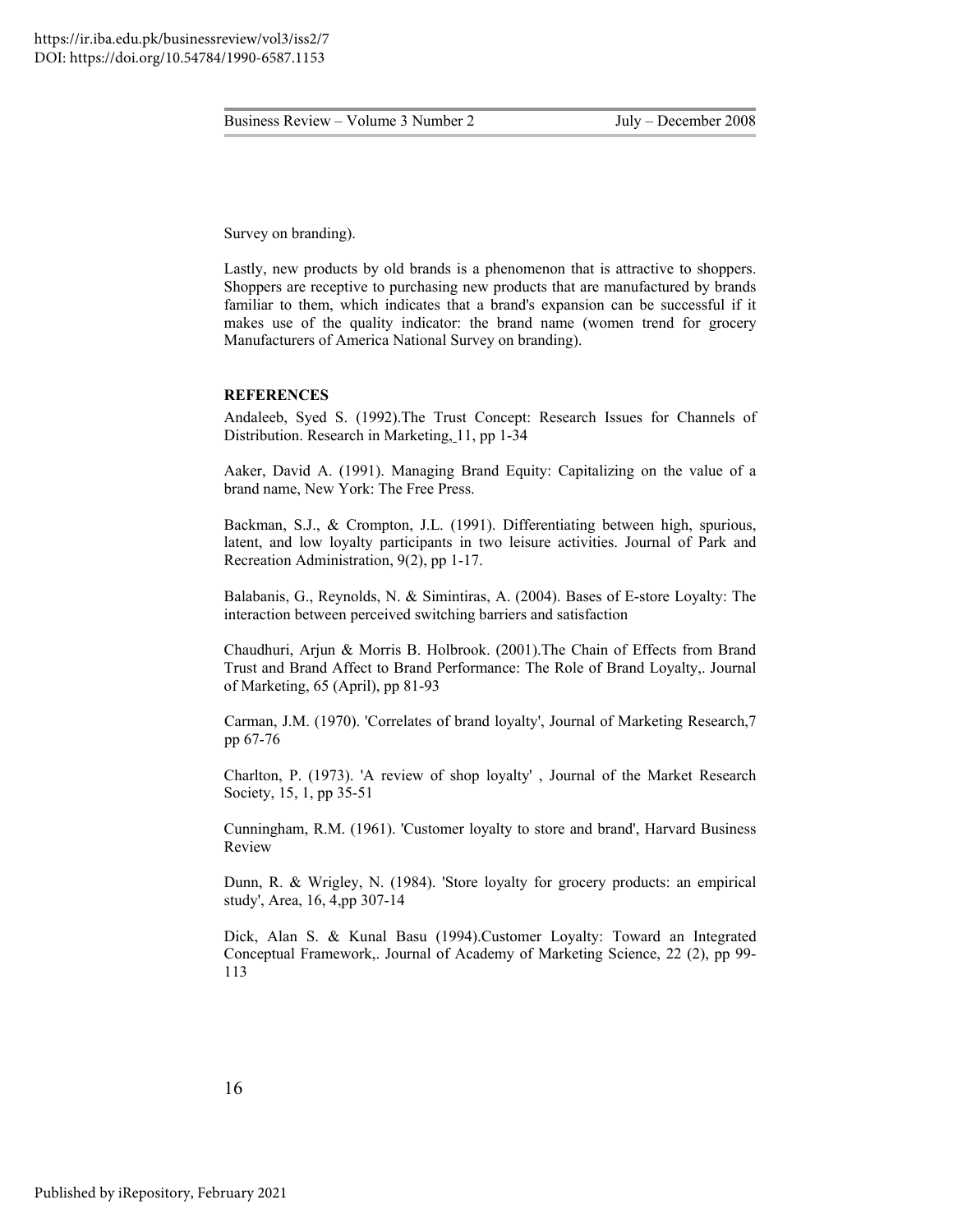East, R., Harris, P., Willson, G. & Hammond, K. (1995). 'Correlates of first-brand loyalty',

Journal of Marketing Management, 11,5, pp *487-497* 

East, R., Harris, P., Willson, G. and Lomax, W. (1997). 'Loyalty to supermarkets', International Review of Retail, Distribution and Consumer Research,S, 1, pp 99-109

East, J .R., Lomax, W., Willson, G. & Harris, P. (1994). 'Decision making and habit in shopping times', European Journal of Marketing

Enis, B.M. & Paul, G. W. (1970). 'Store loyalty as a basis for market segmentation', Journal of Retailing, 46, pp 206-208

East, R., Harris, P., Lomax, W. & Willson, G. (1997). First-Store Loyalty to US and British Supermarkets Kingston University Occasional Paper Series No 27

Farley, J.U., (1968). 'Dimensions of supermarket choice patterns', Journal of Marketing Research, 5, May, pp 206-208

Geyskens, Inge, Jan-Benedict Steenkamp, & Nirmalya Kumar (1998).Generalizations about Trust in Marketing Channel Relationships using Metaanalysis,. International Journal of Research in Marketing, 15 (3), pp 223- 248.

Gruen, Thomas W. (1995). The outcome set of relationship marketing in consumer markets. International Business Review 4 (4): pp 447-469.

Jacoby, Jacob & David B. Kyner (1973). Brand Loyalty versus Repeat Purchasing Behavior,. Journal of Marketing Research, 10 (February), pp 1-9.

Julie L. Yao (1997). Reviving Brand Loyalty: A Reconceptualization within the Framework of Consumer-Brand Relationships,. International Journal of Research in Marketing, 14, pp 451-472.

Julie L. Yao (1997). Reviving Brand Loyalty: A Reconceptualization within the Framework of Consumer-Brand Relationships,. International Journal of Research in Marketing, 14, pp 451-472.

Lee, Y. (1997). Male Consumers' Behaviour in a High-Priced Clothing Market - Based on Depth Interviews for Brand Image Evaluation

Lowenstein, Michael W. (1997). The customer loyalty pyramid Westport, CT: Quorum Books.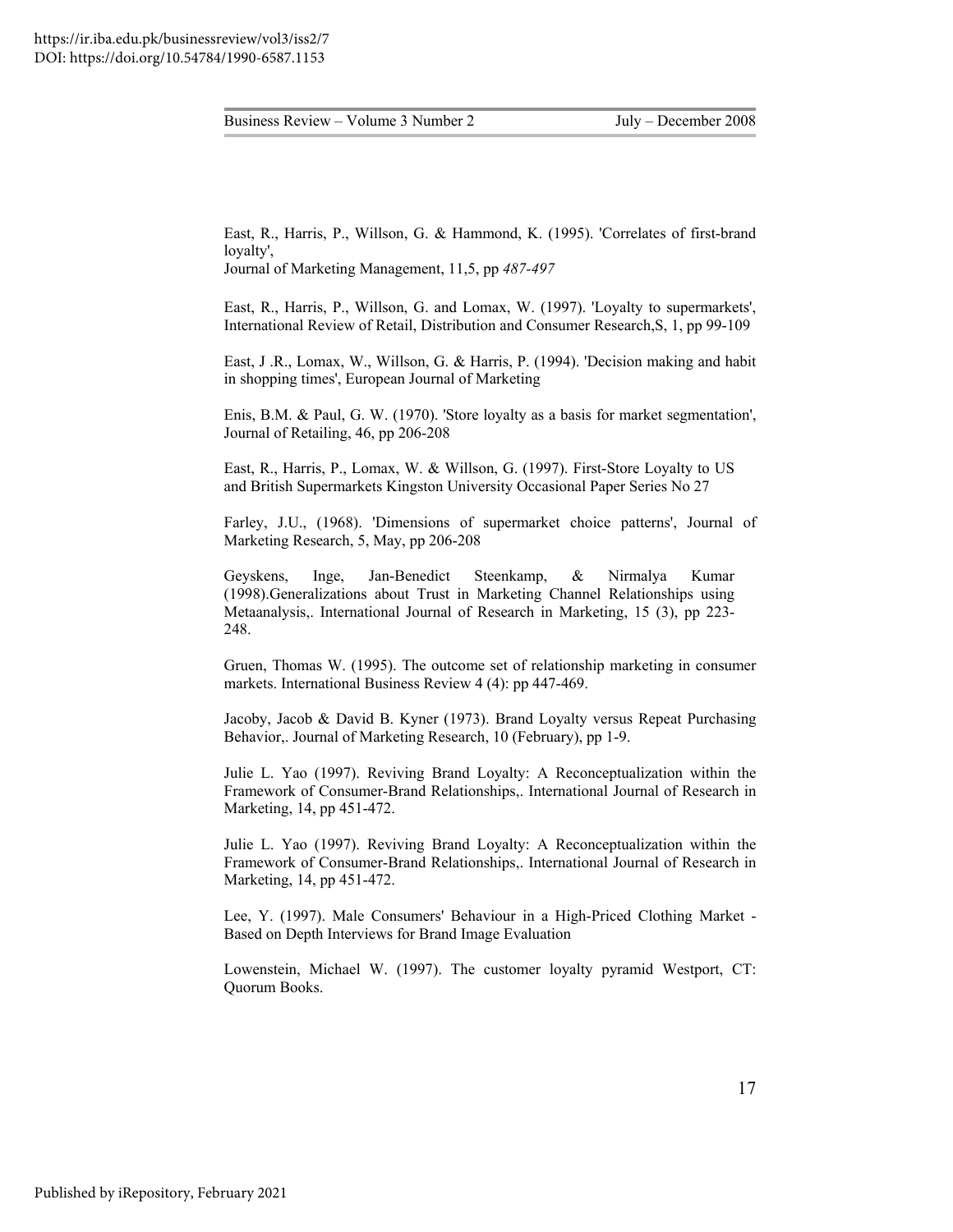Lumpkin, J. R. & Greenberg, B. A. (1982). Apparel shopping patterns of the elderly consumer Journal of retailing, 5 8(4), pp 68-89

Moorman, Christine, Gerald Zaltman, & Rohit Deshpande (1992). Relationships between Providers and Users of Market Research: The Dynamics of Trust within and between Organizations,. Journal of Marketing Research, 29 (August), 314- 328

McGoldrick, P.J. & Andre, E. (1997). 'Consumer misbehavior: promiscuity or loyalty in grocery shopping', Journal of Retailing and Consumer Services, 4

Mason, N. (1991). An Investigation into Grocery Shopping Behavior in Britain, A.c.

Mohr, Jakki, & Nevin, John R. (1990). Communication strategies in marketing channels: A theoretical perspective. Journal of Marketing 54 (October): pp 36-51.

Macintosh, Gerrard & Lawrence S Lockshin. (1997). Retail relationships and store loyalty: A multilevel perspective. International Journal of Research in Marketing. 14(5): pp 487-497

Moorman, Christine, Zaltman, Gerald, & Deshpande, Rohit. (1992). Relationships between providers and users of market research: The dynamics of trust within and between organizations. Journal of Marketing Research 24: pp 314-328.

Morgan, Robert M. & Shelby D. Hunt (1994). The Commitment-Trust Theory of Relationship Marketing,. Journal of Marketing, 58 (July), pp 20-38.

Oliver, Richard L. (1999). A Cognitive Model of the Antecedents and Consequences of Satisfaction Decisions,. Journal of Marketing Research, 17 (November), 460

Olsen, Svein Ottar (2002). Comparative evaluation and the relationship between quality, satisfaction, and repurchase loyalty. Journal of the Academy of Marketing Science.:30(3); pp 240-249

Park, S. H., & Kim, Y. M. (2000). Conceptualizing and measuring the attitudinal loyalty construct in recreational sport contexts. Journal of Sport Management, 14,197-207

Prichard, M. P., Howard, D. R., & Havitz, M. E. (1992). Loyalty measurement: A critical examination and theoretical extension. Leisure Sciences, 14, pp 155-164.

Rao, T.R. (1969). 'Consumer's purchase decision process: stochastic models', Journal

18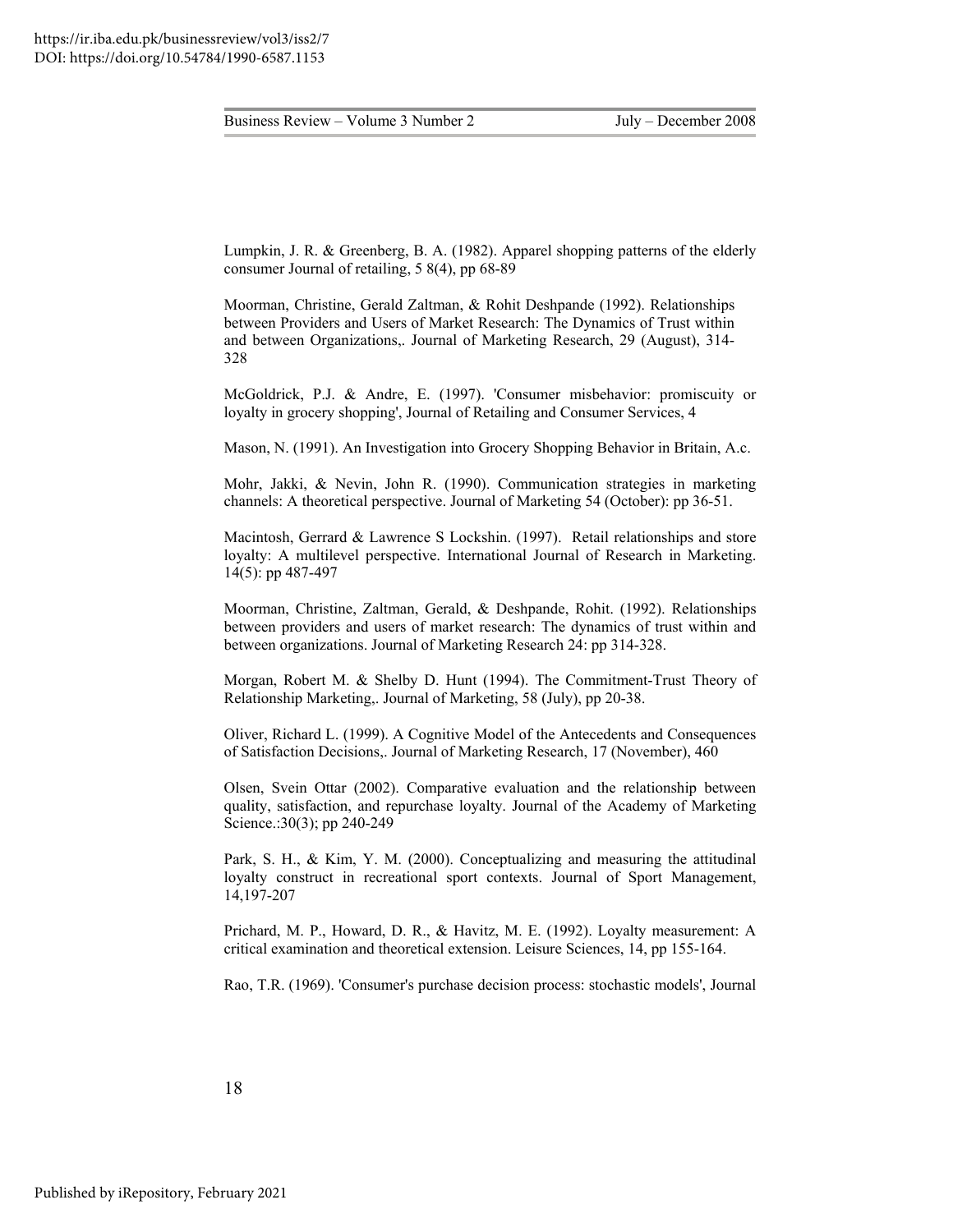of Marketing Research, 6, pp 321-9

Reynolds, Kristy E., and Beatty, Sharon E. (1999). Customer benefits and company consequences of customer-salesperson relationships in retailing. Journal of Retailing 75(1): pp 11-31

Schurr, Paul H., and Ozanne, Julie L. (1985). Influences on exchange processes: Buyers' preconceptions of a seller's trustworthiness and bargaining toughness. Journal of Consumer Research 11 (March): pp 939-953.

Seybold, Patricia. (2001). Loyalty Incentives. Executive Excellence, 18, 15

Simpson, James T., and Mayo, Donna, T. (1997). Relationship management: A call for fewer influence attempts? Journal of Business Research 39 (3)}pp 209-218

Sirgy, M Joseph & A Coskum Samli. (1985). A path analytic model of store loyalty involving selfconcept, store image, geographic loyalty and socioeconomic status. Journal of the Academy of Marketing Science.;13(Summer): pp 265-291.

Smith, N.Craig. (1995). Marketing strategies for the ethics era. Sloan Management Review (Summer): pp 85-97.

SeInes, Fred (1998). Antecedents and Consequences of Trust and Satisfaction in Buyer-Seller *Relationships,.European* Journal of Marketing, 32 (3/4), pp 305-322.51

Sheth, Jagdish N. and Atul Parvatiyar (1995). Relationship Marketing in Consumer Markets: Antecedents and Consequences,. Journal of the Academy of Marketing Science, 23 (4), pp 225-271.

Smith, Craig (2001). Why Building Trust Should be the Holy Grail of Marketing,. Marketing, March 1st, pp 27-28.

Sharp, Byron & Anne Sharp. Loyalty programs and their impact on repeat-purchase loyalty patterns. International Journal of Research in Marketing. 1997; 14(5): pp 473-486.

Schroder, Kristof de Wulf and Reynolds K.E. (2000). Relationship Marketing Effectiveness in Retailing: A Contingency Approach. By Gaby

Tate, R.S. (1961). 'The supermarket battle for store loyalty', Journal of Marketing, 25, 8-13